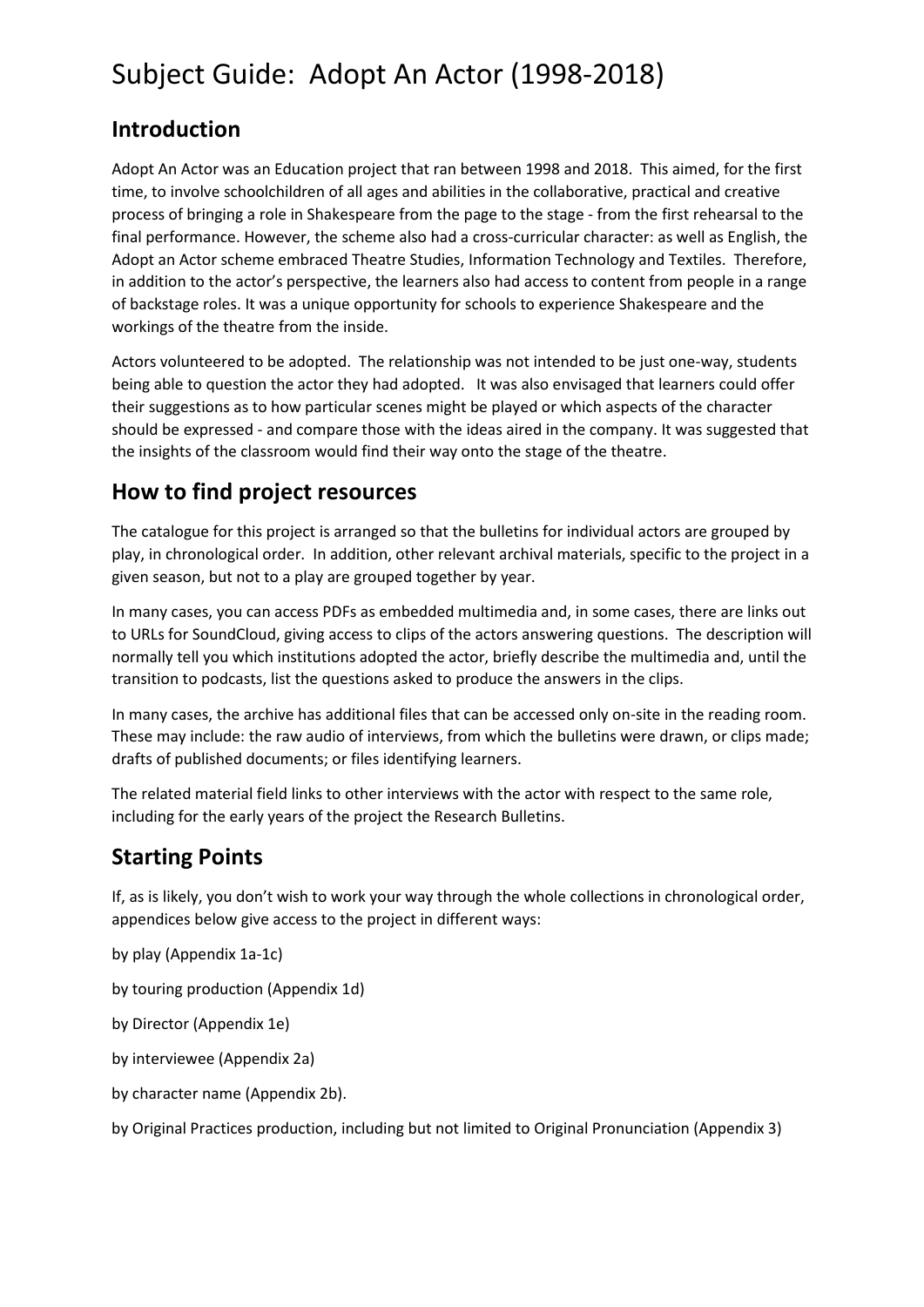### **History of the Project**

Adopt an Actor was established as a GlobeLink Project in February 1998, free but open only to GlobeLink members (UK £20/year; rest of the world £25/year).

Bulletins relating to the plays, the roles and the experience of the actors were initially relayed to and from classroom and rehearsal room by letter, fax, E-mail and over the Internet. Although the proposed project name was changed at the suggestion of Fiona Banks (from Adopt a Character), the bulletins seem always to have been listed as 'Character Name played by Actor Name'.

In theory, each month, participating schools (for all ages and abilities) would also be sent a range of tasks tailored to their needs, with content for teachers beyond English and Drama. It was suggested, for example that "Students will be able to design their own costume, or work from designs used in the productions in order to learn about the fabrics, leathers and dyes used in the creation of 16th and 17th century clothing" and notes were included on costume fittings, and fabric samples and photographs of fabric samples were shared with learners.

From c.1999, in addition to the established introductory, rehearsal and performance bulletins, end of run interviews were conducted as part of Adopt an Actor with clips made available on the site by the end of each year.

By 2010, Adopt an Actor, although still developed by Education, moved away from being an interactive school's programme: transcripts of bulletins from the rehearsal and performance periods and some audio clips now available on the general website were now termed podcasts. From c.2010, the transcripts began to include the interviewers' questions as well as the actors' responses. When the redesigned general website was launched in April 2019, the existing content was taken down to be made available through the archive catalogue.

The Project was re-imagined as Ask An Actor in 2019, and recordings were made under that aegis for the Globe productions of Henry IV Part 1, Henry V, Merry Wives of Windsor, A Midsummer Night's Dream and As You Like It in the Sam Wanamaker Playhouse. This was subsequently paused due to the Coronavirus pandemic.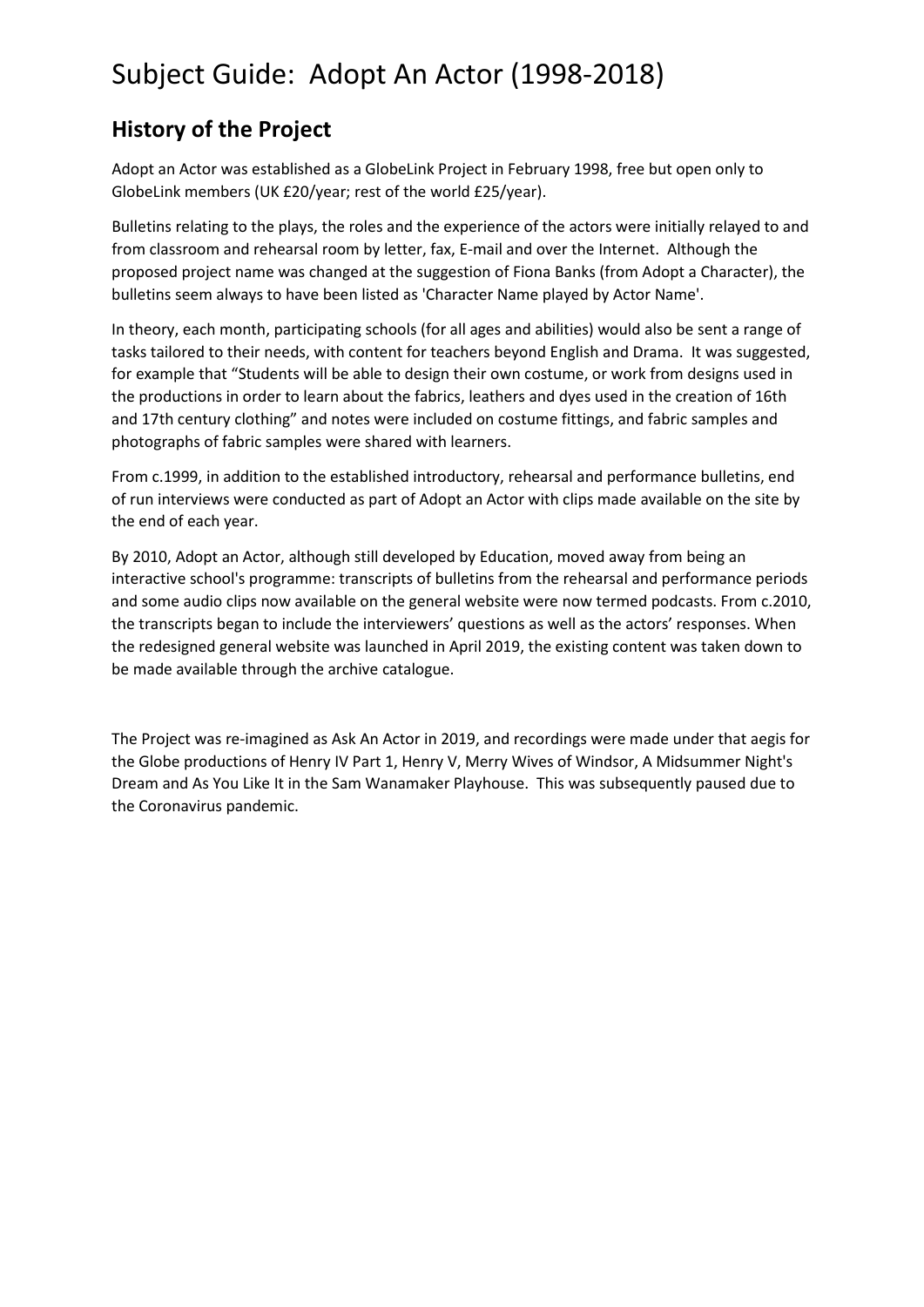#### **Brief overview of some key dates**

| Year |                                                                                         |
|------|-----------------------------------------------------------------------------------------|
| 1995 | Workshop Season                                                                         |
| 1996 | Prologue Season                                                                         |
| 1997 | <b>Opening Season</b>                                                                   |
| 1998 | Start of Adopt An Actor as a Globelink project                                          |
|      | Introductory, rehearsal and performance bulletins summarised in third person            |
| 1999 | Adopt An Actor webpages on a Shakespeare Lives Section of the website                   |
|      | Introductory, rehearsal and performance bulletins summarised in third person            |
|      | End of run interviews begin (with clips available on the site for the following year)   |
| 2002 | Introductory, rehearsal and performance bulletins summarised in first person            |
|      | New Globelink web-resource of "web-based bulletins and bespoke activities"              |
| 2003 | <b>Share in a Company of Players</b>                                                    |
| 2004 | Web resource now includes an Exploring Sonnets section                                  |
|      | <b>Share in a Company of Players</b>                                                    |
|      | Materials available to Colleges and Universities as well as schools, for the first time |
| 2005 | Web resources now include Original Pronunciation                                        |
|      | <b>VocalEyes adoption of Colin Hurley for Envision</b>                                  |
|      | <b>Share in a Company of Players</b>                                                    |
| 2006 | Past Globelink resources now available freely on the website                            |
|      | New classroom activities only suggested for primary aged learners                       |
|      | <b>Share in a Company of Players</b>                                                    |
| 2007 | First capture of experiences of Touring companies from The Globe                        |
| 2008 | <b>Content includes Accent and Dialogue Coach</b>                                       |
| 2010 | Adopt An Actor moves to the general website with the entries classed as podcasts, with  |
|      | individuals able to subscribe to receive the bulletins from their chosen actor          |
|      | <b>Transcripts include interviewer questions</b>                                        |
| 2014 | Adopt an Actor podcasts for both Globe and Sam Wanamaker Playhouse                      |
| 2018 | <b>Adopt An Actor interviews cease</b>                                                  |
| 2019 | Adopt An Actor pages no longer available on the new Globe website                       |
|      | Project relaunched as Ask An Actor                                                      |
| 2021 | Adopt An Actor fully catalogued with embedded multimedia and audio available through    |
|      | Soundcloud                                                                              |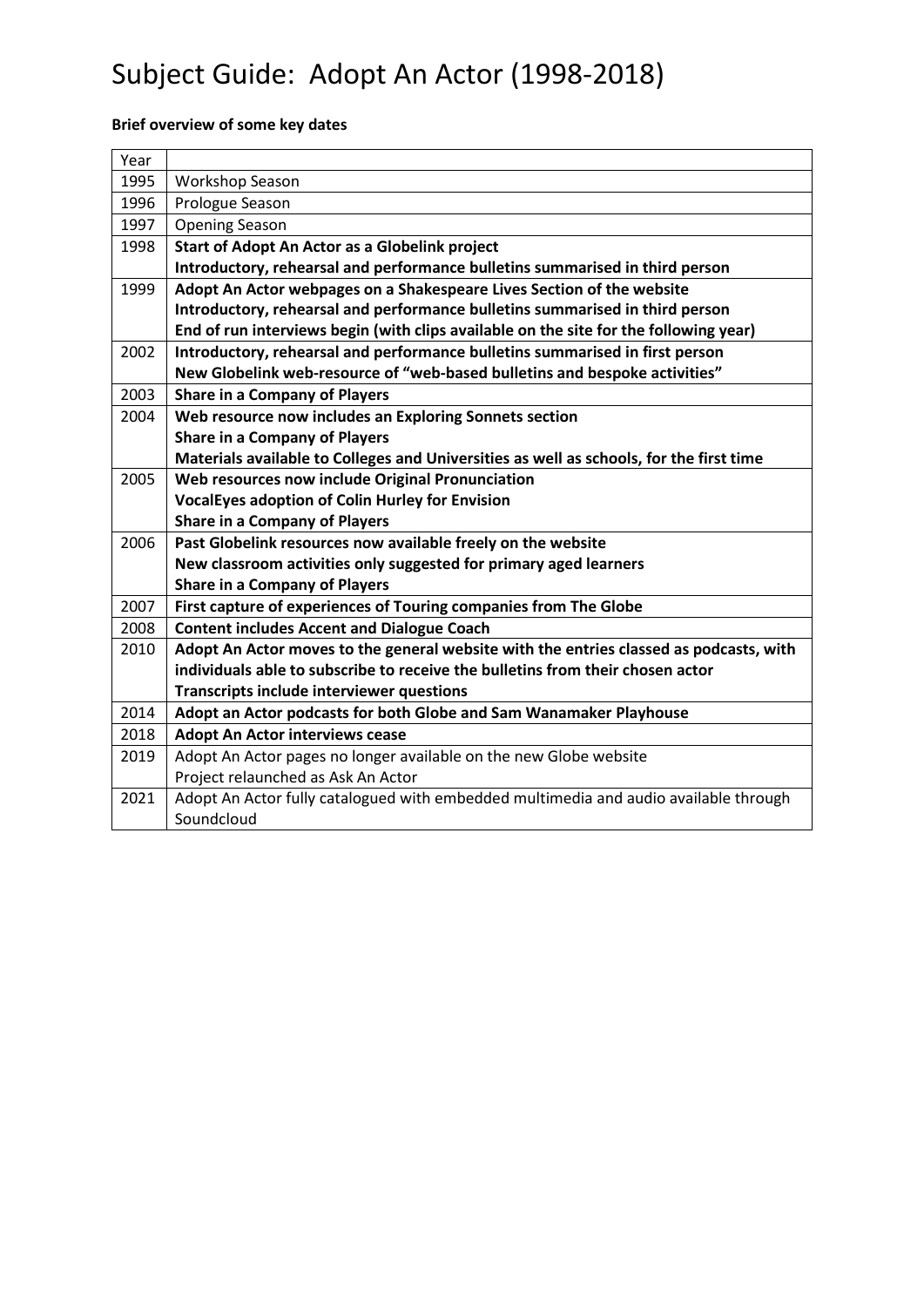**Collections** (Sam Wanamaker Playhouse productions shown in bold)

1998 Season of Justice and Mercy GB 3316 SGT/ED/LRN/2/1 The Merchant of Venice GB 3316 SGT/ED/LRN/2/2 As You Like It GB 3316 SGT/ED/LRN/2/3 Adopt An Actor Papers (1998) 1999 Anniversary Season GB 3316 SGT/ED/LRN/2/4 Julius Caesar/Antony and Cleopatra GB 3316 SGT/ED/LRN/2/5 Comedy of Errors/Augustine's Oak GB 3316 SGT/ED/LRN/2/6 Adopt An Actor Papers (1999) 2000 Season of Hercules GB 3316 SGT/ED/LRN/2/7 The Tempest/Two Noble Kinsmen GB 3316 SGT/ED/LRN/2/8 Hamlet/The Antipodes GB 3316 SGT/ED/LRN/2/9 Adopt An Actor Papers (2000) 2001 Celtic Season GB 3316 SGT/ED/LRN/2/10 King Lear GB 3316 SGT/ED/LRN/2/11 Macbeth GB 3316 SGT/ED/LRN/2/12 Cymbeline GB 3316 SGT/ED/LRN/2/13 Adopt An Actor Papers (2001) 2002 Season of Cupid and Psyche GB 3316 SGT/ED/LRN/2/14 A Midsummer Night's Dream GB 3316 SGT/ED/LRN/2/15 Twelfth Night GB 3316 SGT/ED/LRN/2/16 Adopt An Actor Papers (2002) 2003 Season of Regime Change GB 3316 SGT/ED/LRN/2/17 Richard II/Edward II GB 3316 SGT/ED/LRN/2/18 Richard III/The Taming of the Shrew GB 3316 SGT/ED/LRN/2/19 Adopt An Actor Papers (2003) 2004 Season of Star Crossed Lovers GB 3316 SGT/ED/LRN/2/20 Measure for Measure GB 3316 SGT/ED/LRN/2/21 Much Ado About Nothing GB 3316 SGT/ED/LRN/2/22 Romeo and Juliet GB 3316 SGT/ED/LRN/2/23 Adopt An Actor Papers (2004) 2005 Season of the World and Underworld GB 3316 SGT/ED/LRN/2/24 Pericles GB 3316 SGT/ED/LRN/2/25 The Tempest GB 3316 SGT/ED/LRN/2/26 The Winter's Tale/Troilus and Cressida GB 3316 SGT/ED/LRN/2/27 Adopt An Actor Papers (2005) 2006 Edges of Rome Season GB 3316 SGT/ED/LRN/2/28 Coriolanus GB 3316 SGT/ED/LRN/2/29 Titus Andronicus/Comedy of Errors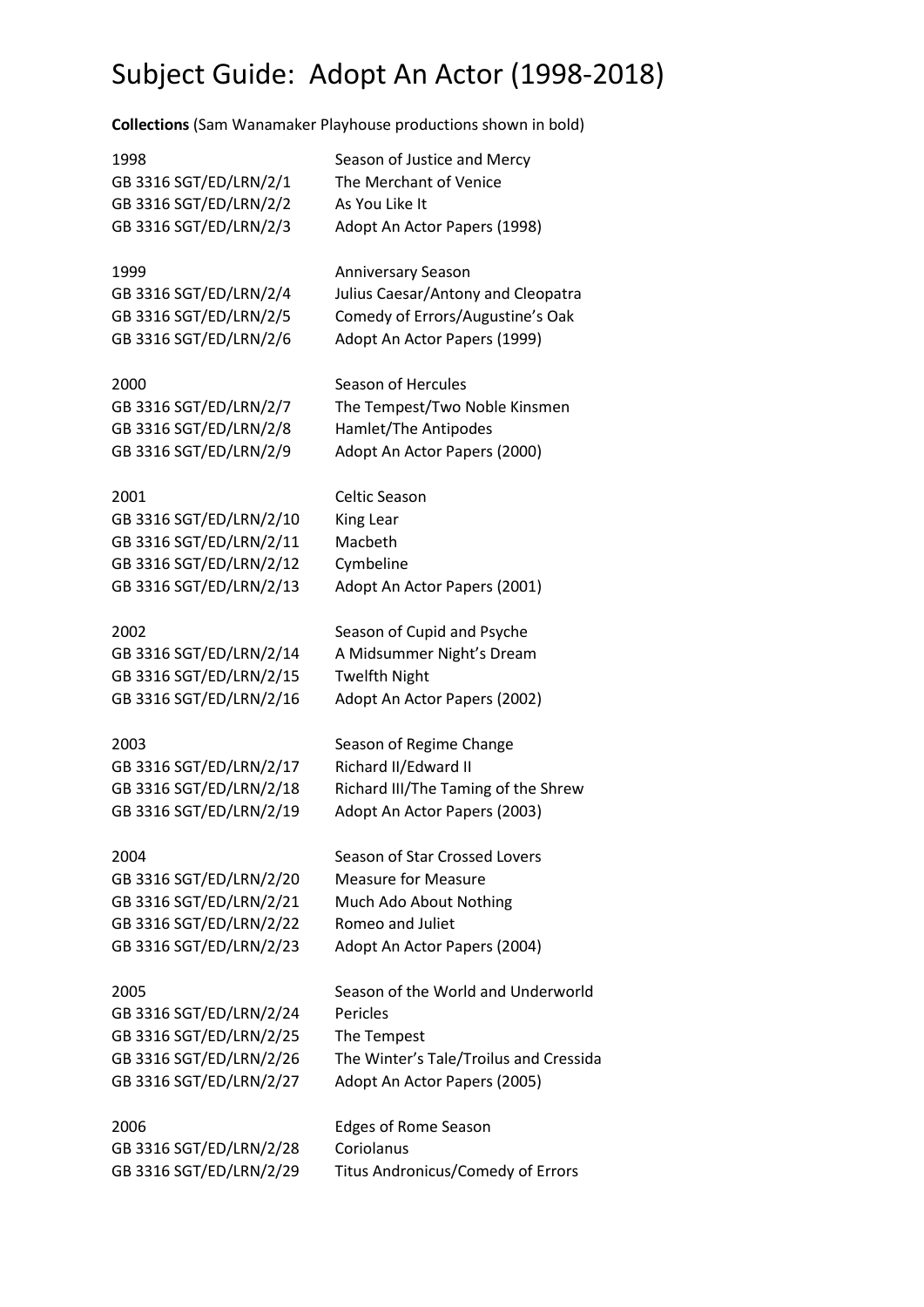| GB 3316 SGT/ED/LRN/2/30 | Antony and Cleopatra               |
|-------------------------|------------------------------------|
| GB 3316 SGT/ED/LRN/2/31 | Adopt An Actor Papers (2006)       |
| 2007                    | Renaissance + Revolution Season    |
| GB 3316 SGT/ED/LRN/2/32 | Othello                            |
| GB 3316 SGT/ED/LRN/2/33 | The Merchant of Venice             |
| GB 3316 SGT/ED/LRN/2/34 | Romeo and Juliet (Tour)            |
| GB 3316 SGT/ED/LRN/2/35 | Love's Labour's Lost/We The People |
| 2008                    | <b>Totus Mundus Season</b>         |
| GB 3316 SGT/ED/LRN/2/36 | King Lear                          |
| GB 3316 SGT/ED/LRN/2/37 | The Frontline (New Writing)        |
| GB 3316 SGT/ED/LRN/2/38 | A Midsummer Night's Dream          |
| GB 3316 SGT/ED/LRN/2/39 | <b>Timon of Athens</b>             |
| GB 3316 SGT/ED/LRN/2/40 | The Merry Wives of Windsor         |
| GB 3316 SGT/ED/LRN/2/41 | The Winter's Tale (Tour)           |
| GB 3316 SGT/ED/LRN/2/42 | Adopt An Actor Papers (2008)       |
| 2009                    | Young Hearts Season                |
| GB 3316 SGT/ED/LRN/2/43 | Romeo and Juliet/Helen             |
| GB 3316 SGT/ED/LRN/2/44 | Love's Labour's Lost/We The People |
| GB 3316 SGT/ED/LRN/2/45 | <b>Troilus and Cressida</b>        |
| GB 3316 SGT/ED/LRN/2/46 | The Comedy of Errors (Tour)        |
| GB 3316 SGT/ED/LRN/2/47 | A Midsummer Night's Dream (Tour)   |
|                         |                                    |

GB 3316 SGT/ED/LRN/2/48 Love's Labour's Lost (Tour) GB 3316 SGT/ED/LRN/2/49 Adopt An Actor Papers (2009)

#### 2010 Kings and Rogues Season

GB 3316 SGT/ED/LRN/2/50 Henry IV Parts 1 and 2 GB 3316 SGT/ED/LRN/2/51 Henry VIII GB 3316 SGT/ED/LRN/2/52 Macbeth GB 3316 SGT/ED/LRN/2/53 The Merry Wives of Windsor GB 3316 SGT/ED/LRN/2/54 A Midsummer Night's Dream (Tour) GB 3316 SGT/ED/LRN/2/55 Comedy of Errors (Tour)

GB 3316 SGT/ED/LRN/2/57 Dr Faustus GB 3316 SGT/ED/LRN/2/58 Much ado About Nothing GB 3316 SGT/ED/LRN/2/59 As You Like It (Tour) GB 3316 SGT/ED/LRN/2/60 Hamlet (Tour) GB 3316 SGT/ED/LRN/2/61 Comedy of Errors (Tour)

GB 3316 SGT/ED/LRN/2/62 Henry V GB 3316 SGT/ED/LRN/2/63 The Taming of the Shrew GB 3316 SGT/ED/LRN/2/64 Richard III GB 3316 SGT/ED/LRN/2/65 Twelfth Night

2011 The Word is God Season GB 3316 SGT/ED/LRN/2/56 All's Well That Ends Well

2012 The Play's The Thing Season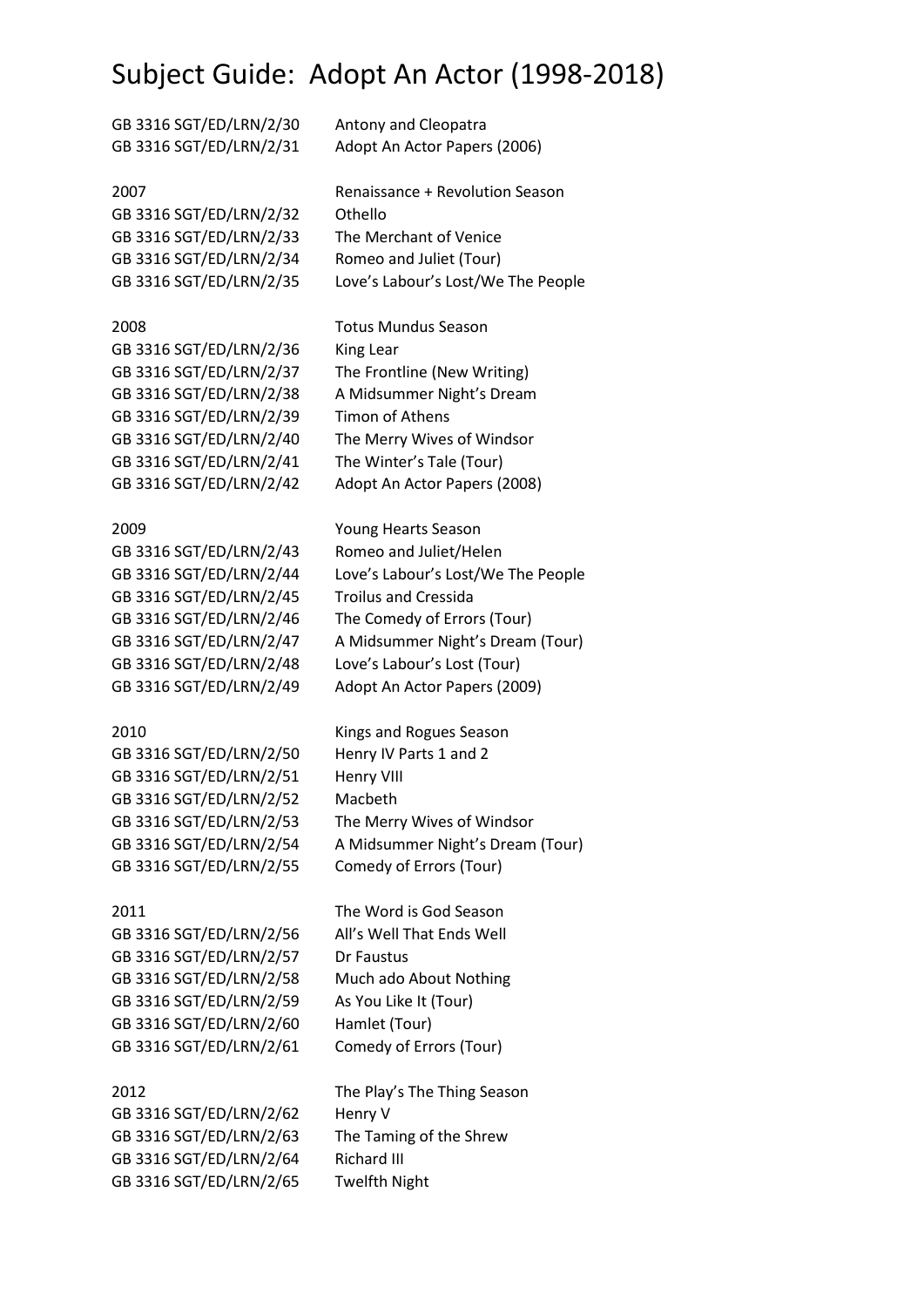2013 Season of Plenty GB 3316 SGT/ED/LRN/2/66 The Tempest GB 3316 SGT/ED/LRN/2/68 Macbeth GB 3316 SGT/ED/LRN/2/69 King Lear (Tour) GB 3316 SGT/ED/LRN/2/70 The Taming of the Shrew (Tour)

2014

GB 3316 SGT/ED/LRN/2/71 **The Duchess of Malfi**

GB 3316 SGT/ED/LRN/2/73 Titus Andronicus GB 3316 SGT/ED/LRN/2/74 Antony and Cleopatra GB 3316 SGT/ED/LRN/2/75 Julius Caesar GB 3316 SGT/ED/LRN/2/76 Comedy of Errors GB 3316 SGT/ED/LRN/2/79 **'Tis Pity She's A Whore**

2015 GB 3316 SGT/ED/LRN/2/80 **The Changeling** GB 3316 SGT/ED/LRN/2/81 **The Broken Heart**

GB 3316 SGT/ED/LRN/2/82 The Merchant of Venice GB 3316 SGT/ED/LRN/2/83 Romeo and Juliet (Tour) GB 3316 SGT/ED/LRN/2/84 As You Like It GB 3316 SGT/ED/LRN/2/85 King John GB 3316 SGT/ED/LRN/2/86 Measure for Measure GB 3316 SGT/ED/LRN/2/87 Richard II GB 3316 SGT/ED/LRN/2/88 Much Ado About Nothing (Tour)

2015-2016 GB 3316 SGT/ED/LRN/2/89 **Pericles** GB 3316 SGT/ED/LRN/2/90 **Cymbeline**

GB 3316 SGT/ED/LRN/2/91 **The Tempest** GB 3316 SGT/ED/LRN/2/92 **The Winter's Tale** GB 3316 SGT/ED/LRN/2/94 The Taming of the Shrew GB 3316 SGT/ED/LRN/2/95 Macbeth GB 3316 SGT/ED/LRN/2/96 Imogen

GB 3316 SGT/ED/LRN/2/67 A Midsummer Night's Dream

GB 3316 SGT/ED/LRN/2/72 **The Knight of the Burning Pestle** Arms and the Man Season GB 3316 SGT/ED/LRN/2/77 Much Ado About Nothing (Tour) GB 3316 SGT/ED/LRN/2/78 Hamlet (Globe to Globe Tour)

Justice and Mercy Season

2016 Wonder Season GB 3316 SGT/ED/LRN/2/93 A Midsummer Night's Dream GB 3316 SGT/ED/LRN/2/97 **The Two Gentlemen of Verona** (Tour) GB 3316 SGT/ED/LRN/2/98 The Merchant of Venice (Tour) Wonder Noir Season GB 3316 SGT/ED/LRN/2/99 **Othello**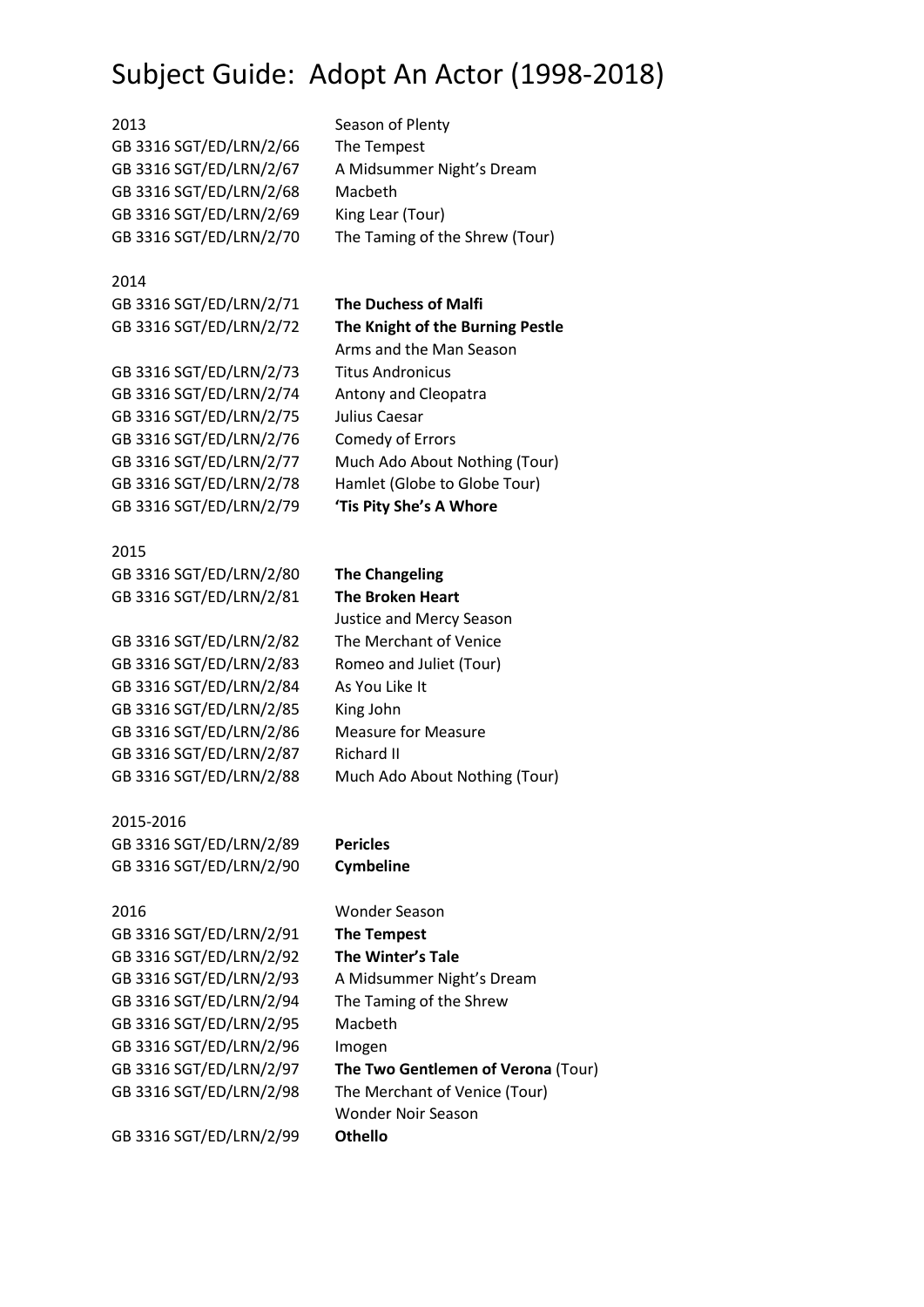2017 Summer of Love Season GB 3316 SGT/ED/LRN/2/100 Romeo and Juliet GB 3316 SGT/ED/LRN/2/101 Twelfth Night GB 3316 SGT/ED/LRN/2/102 Much Ado About Nothing GB 3316 SGT/ED/LRN/2/103 King Lear

#### 2018

#### GB 3316 SGT/ED/LRN/2/104 **All's Well That Ends Well**

GB 3316 SGT/ED/LRN/2/105 Hamlet/As You Like It GB 3316 SGT/ED/LRN/2/106 The Two Noble Kinsmen GB 3316 SGT/ED/LRN/2/107 The Winter's Tale GB 3316 SGT/ED/LRN/2/108 Emilia (New Writing) GB 3316 SGT/ED/LRN/2/109 Eyam (New Writing) GB 3316 SGT/ED/LRN/2/110 **Love's Labour's Lost**

GB 3316 SGT/ED/LRN/2/111 The Merchant of Venice/The Taming of the Shrew/Twelfth Night

2018-2019

GB 3316 SGT/ED/LRN/2/112 **Macbeth**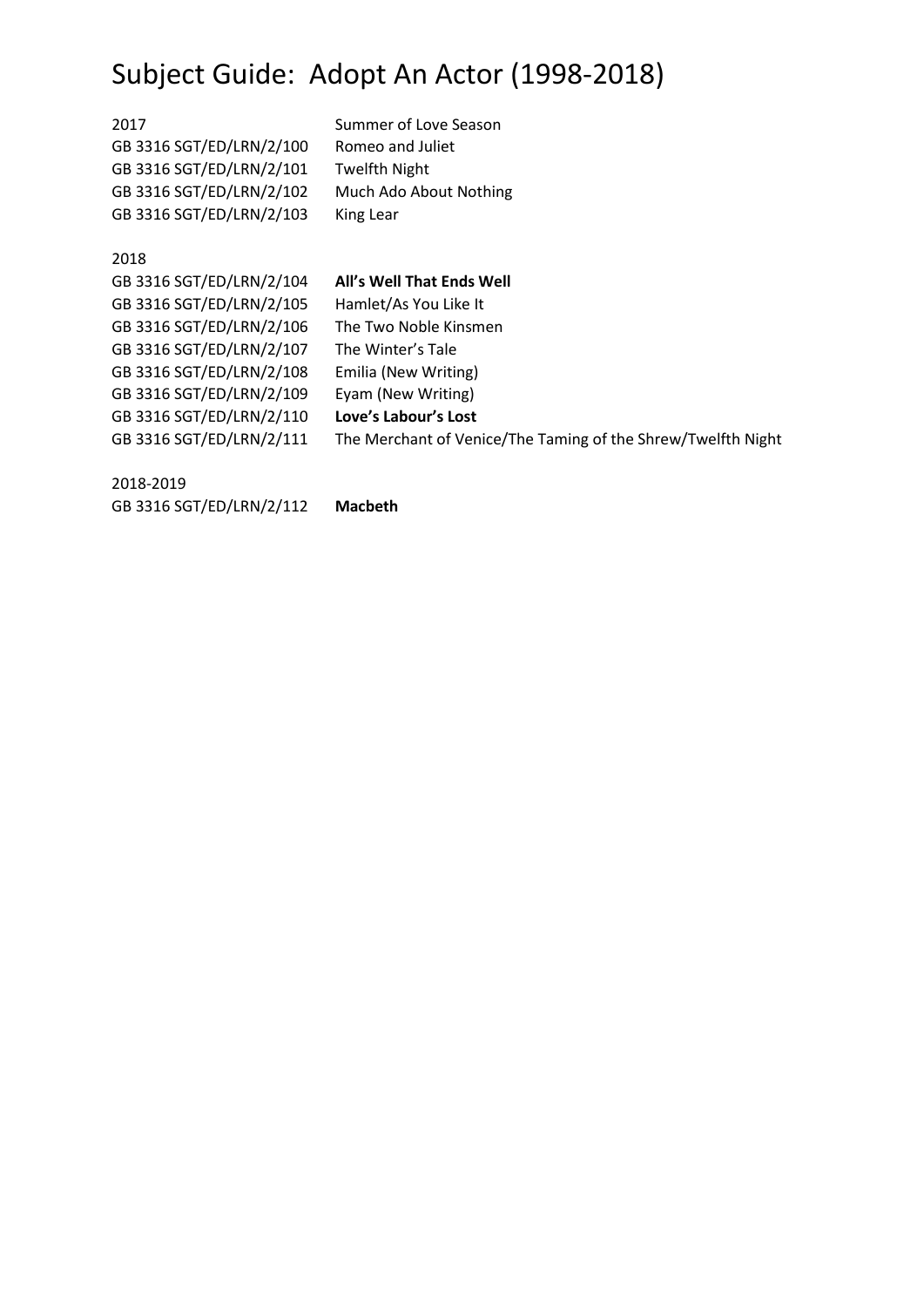| <b>Title</b>                | Years included in Adopt An Actor   |
|-----------------------------|------------------------------------|
| All's Well That Ends Well   | 2011, 2018                         |
| Antipodes                   | 2000                               |
| <b>Antony and Cleopatra</b> | 1999, 2006, 2014                   |
| As You Like It              | 1998, 2009, 2011, 2015, 2018       |
| Augustine's Oak             | 1999                               |
| Comedy of Errors            | 1999, 2009, 2010, 2011, 2014       |
| Coriolanus                  | 2006                               |
| Cymbeline                   | 2001, 2015-2016, 2016              |
| Hamlet                      | 2000, 2011, 2014-2016, 2018        |
| Henry IV Part 1             | 2010                               |
| Henry IV Part 2             | 2010                               |
| Henry V                     | 2012                               |
| <b>Henry VIII</b>           | 2010                               |
| Imogen (see Cymbeline)      | 2016                               |
| Julius Caesar               | 1999, 2014                         |
| King John                   | 2015                               |
| King Lear                   | 2001, 2008, 2013, 2017             |
| Love's Labour's Lost        | 2007, 2018                         |
| Macbeth                     | 2001, 2010, 2018                   |
| <b>Measure for Measure</b>  | 2004, 2015                         |
| Merchant of Venice          | 1998, 2007, 2015, 2016, 2018       |
| Merry Wives of Windsor      | 2008, 2010                         |
| Midsummer Night's Dream     | 2002, 2008, 2009, 2010, 2013, 2016 |
| Much Ado About Nothing      | 2004, 2011, 2014, 2015, 2017       |
| Othello                     | 2007, 2017                         |
| Pericles                    | 2005, 2015-2016                    |
| Richard II                  | 2003, 2015                         |
| <b>Richard III</b>          | 2003, 2012                         |
| Romeo and Juliet            | 2004, 2007, 2009, 2015, 2017       |
| Taming of the Shrew         | 2003, 2012, 2013, 2018             |
| Tempest                     | 2000, 2005, 2013, 2016             |
| Timon of Athens             | 2008                               |
| <b>Titus Andronicus</b>     | 2006, 2014                         |
| <b>Troilus and Cressida</b> | 2005, 2009                         |
| <b>Twelfth Night</b>        | 2002, 2017, 2018                   |
| Two Gentlemen of Verona     | 2016                               |
| Two Noble Kinsmen           | 2000, 2018                         |
| Winter's Tale               | 2005, 2008, 2016, 2018             |

#### **Appendix 1a: Table of Shakespeare Plays (NB The Henry VI plays were not included)**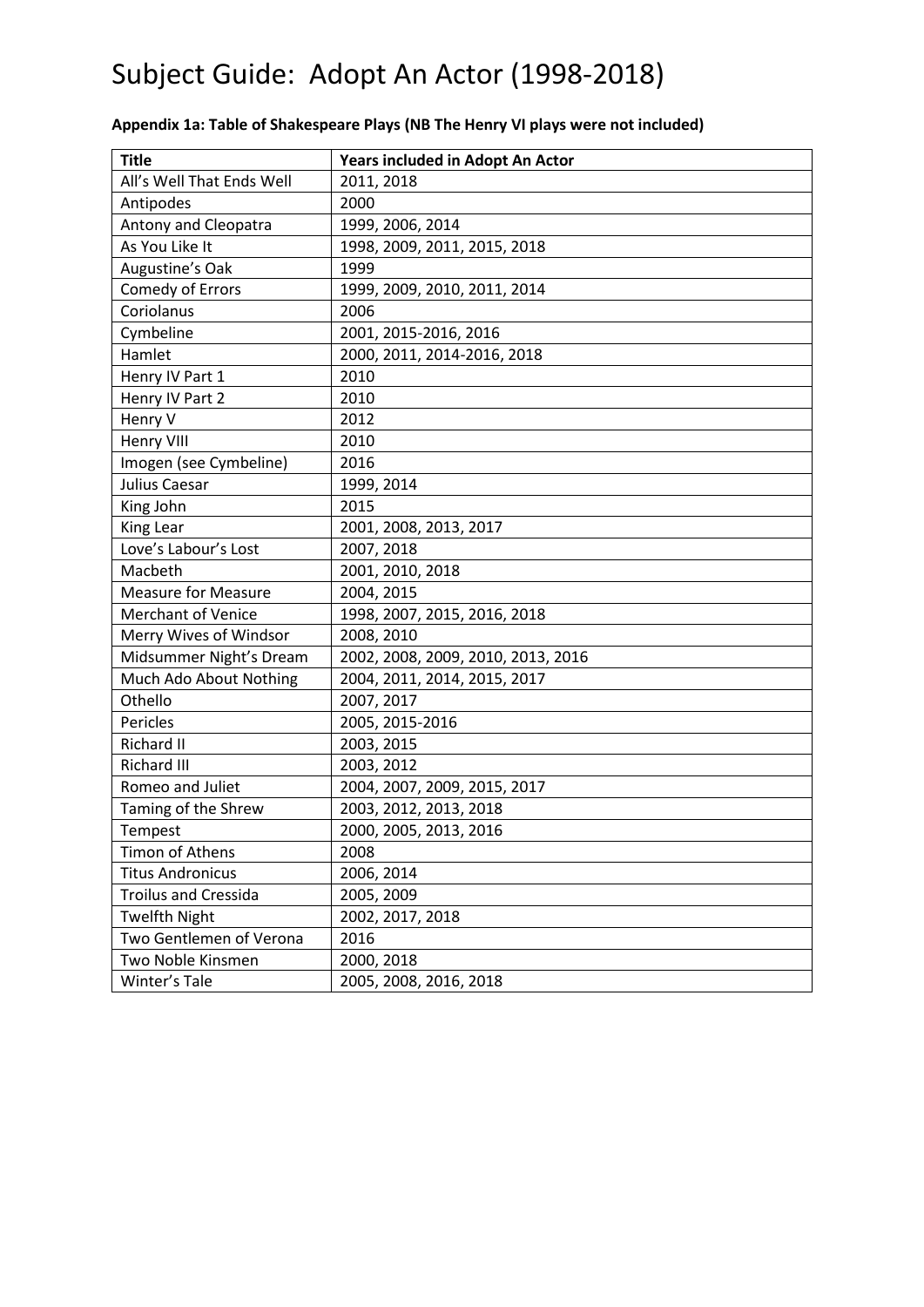#### **Appendix 1b: Table of other early modern plays**

| <b>Title</b>                                         | Years included in Adopt An Actor |
|------------------------------------------------------|----------------------------------|
| Antipodes (Brome)                                    | 2000                             |
| Broken Heart (Ford)                                  | 2015                             |
| Changeling (Middleton and Rowley)                    | 2015                             |
| Doctor Faustus (Marlowe)                             | 2009                             |
| Duchess of Malfi (Webster)                           | 2014                             |
| Edward II (Marlowe)                                  | 2003                             |
| Knight of the Burning Pestle (Beaumont and Fletcher) | 2014                             |
| 'Tis Pity She's a Whore (Ford)                       | 2014                             |

#### **Appendix 1c: Table of New writing**

| <b>Title</b>                      | Years included in Adopt An Actor | <b>Artistic Director</b> |
|-----------------------------------|----------------------------------|--------------------------|
| Augustine's Oak (Peter Oswald)    | 1999                             | Mark Rylance             |
| Emilia (Morgan Lloyd Malcolm)     | 2018                             | Emma Rice                |
| Eyam (Matt Hartley)               | 2018                             | Emma Rice                |
| The Frontline (Ché Walker)        | 2008                             | Dominic Dromgoole        |
| Helen (Euripides/McGuiness)       | 2009                             | Dominic Dromgoole        |
| In Extremis (Howard Brenton)      | 2006                             | Dominic Dromgoole        |
| Under the Black Flag (Simon Bent) | 2006                             | Dominic Dromgoole        |
| We The People (Eric Schlosser)    | 2007                             | Dominic Dromgoole        |

#### **Appendix 1d: Table of touring productions**

| <b>Title</b>              | Years included in Adopt An Actor |
|---------------------------|----------------------------------|
| As You Like It            | 2011                             |
| Comedy of Errors          | 2009, 2010, 2011                 |
| Hamlet                    | 2014-2016                        |
| Love's Labour's Lost      | 2009                             |
| <b>Merchant of Venice</b> | 2016                             |
| Midsummer Night's Dream   | 2009, 2010                       |
| Much Ado About Nothing    | 2014, 2015                       |
| Romeo and Juliet          | 2007, 2015                       |
| Taming of the Shrew       | 2013                             |
| Two Gentlemen of Verona   | 2016                             |
| Winter's Tale             | 2008                             |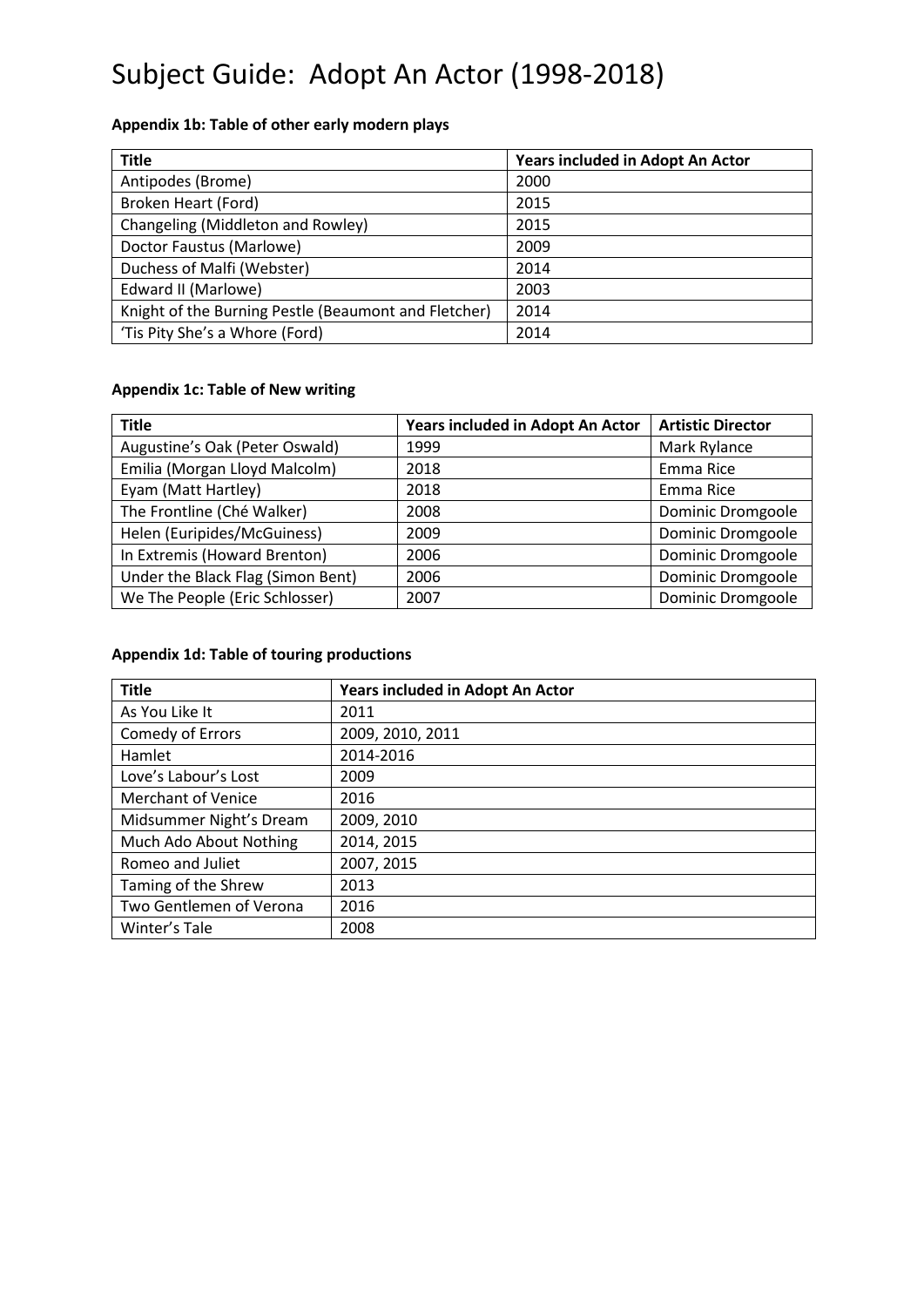| <b>Director</b>     | Play                           | Year       | <b>Artistic Director</b> |
|---------------------|--------------------------------|------------|--------------------------|
| Alfreds, Mike       | Cymbeline                      | 2001       | Mark Rylance             |
|                     | Midsummer Night's Dream        | 2002       |                          |
| Bagnall, Nick       | <b>Two Gentlemen of Verona</b> | 2016       | Emma Rice                |
|                     | Love's Labour's Lost           | 2018       | Michelle Terry           |
| Bailey, Lucy        | As You Like It                 | 1998       | Mark Rylance             |
|                     | <b>Titus Andronicus</b>        | 2006, 2014 | Dominic Dromgoole        |
|                     | Timon of Athens                | 2008       |                          |
|                     | Macbeth                        | 2010       |                          |
| <b>Block, Giles</b> | Antony and Cleopatra           | 1999       | Mark Rylance             |
|                     | Hamlet                         | 2000       |                          |
|                     | <b>Troilus and Cressida</b>    | 2005       |                          |
| Bruce, Deborah      | Helen                          | 2009       | Dominic Dromgoole        |
| Buckhurst, Bill     | King Lear                      | 2013       | Dominic Dromgoole        |
|                     | Hamlet (co-directed with       | 2014-2016  |                          |
|                     | DD)                            |            |                          |
| Byrne, Caroline     | Taming of the Shrew            | 2016       | Emma Rice                |
|                     | All's Well That Ends Well      | 2017       |                          |
| Carroll, Tim        | Augustine's Oak                | 2000       | Mark Rylance             |
|                     | Two Noble Kinsmen              | 2000       |                          |
|                     | Macbeth                        | 2001       |                          |
|                     | <b>Twelfth Night</b>           | 2002       |                          |
|                     | Richard II                     | 2003       |                          |
|                     | Romeo and Juliet               | 2004       |                          |
|                     | Tempest                        | 2005       |                          |
|                     | Twelfth Night (revival)        | 2012       | Dominic Dromgoole        |
|                     | <b>Richard III</b>             | 2012       |                          |
| Charles, Nicole     | Emilia                         | 2018       | Michelle Terry           |
| Dacre, James        | As You Like It                 | 2011       | Dominic Dromgoole        |
|                     | King John                      | 2015       |                          |
| Dick, Edward        | Romeo and Juliet               | 2008       | Dominic Dromgoole        |
| Dove, John          | <b>Measure for Measure</b>     | 2004       | Mark Rylance             |
|                     | Winter's Tale                  | 2005       |                          |
|                     | In Extremis                    | 2006       | Dominic Dromgoole        |
|                     | Winter's Tale                  | 2009       |                          |
|                     | All's Well That Ends Well      | 2011       |                          |
| Dromgoole, Dominic  | Coriolanus                     | 2006       | Dominic Dromgoole        |
|                     | Antony and Cleopatra           | 2006       |                          |
|                     | Love's Labour's Lost           | 2007       |                          |
|                     | King Lear                      | 2008       |                          |
|                     | Romeo and Juliet               | 2009       |                          |
|                     | Love's Labour's Lost           | 2009       |                          |
|                     | Henry IV Parts 1 and 2         | 2010       |                          |
|                     | Hamlet                         | 2011       |                          |
|                     | Henry V                        | 2012       |                          |
|                     | Midsummer Night's Dream        | 2013       |                          |
|                     | <b>Duchess of Malfi</b>        | 2014       |                          |
|                     | Julius Caesar                  | 2014       |                          |
|                     | Hamlet (co-directed with BB)   | 2014-2016  |                          |

**Appendix 1e: Table of Directors** (boldface indicates SWP production)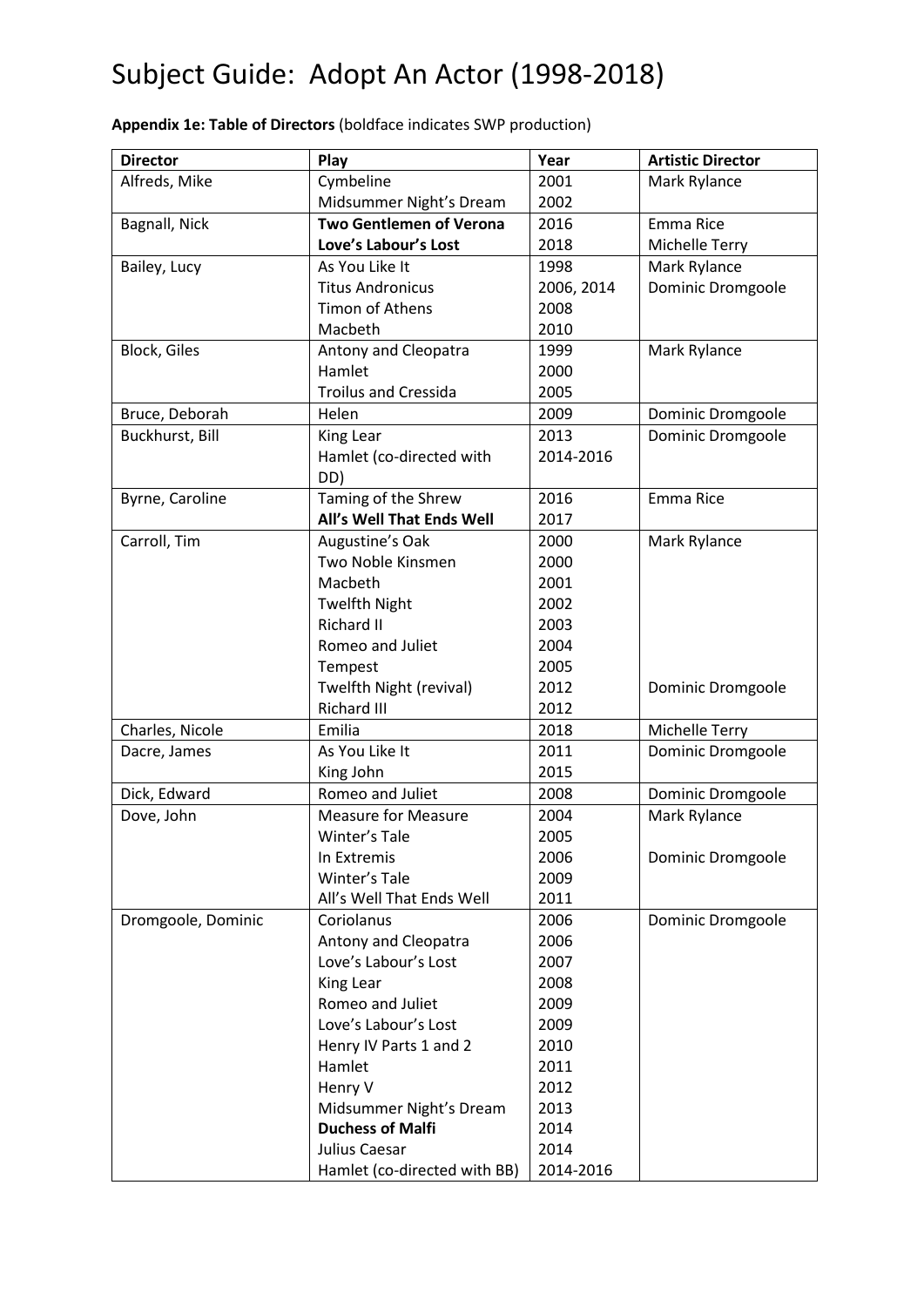|                       | <b>The Changeling</b>       | 2015       |                   |
|-----------------------|-----------------------------|------------|-------------------|
|                       | Romeo and Juliet (co-       | 2015       |                   |
|                       | directed with TH)           |            |                   |
|                       | <b>Measure for Measure</b>  | 2015       |                   |
|                       | <b>Pericles</b>             | 2015-2016  |                   |
|                       | <b>Tempest</b>              | 2016       |                   |
|                       | <b>Winter's Tale</b>        | 2016       |                   |
| Dunster, Matthew      | The Frontline               | 2008       | Dominic Dromgoole |
|                       | <b>Troilus and Cressida</b> | 2009       |                   |
|                       | <b>Doctor Faustus</b>       | 2011       |                   |
|                       | Imogen                      | 2016       | Emma Rice         |
|                       | Much Ado About Nothing      | 2017       |                   |
| Freedman, Gerald      | The Antipodes               | 2000       | Mark Rylance      |
| Frow, Toby            | Taming of the Shrew         | 2012       | Dominic Dromgoole |
| Gatward, Rebecca      | Merchant of Venice          | 2007       | Dominic Dromgoole |
|                       | Comedy of Errors            | 2009-11    |                   |
| Harvey, Tamara        | Much Ado About Nothing      | 2004       | Mark Rylance      |
| Hastie, Robert        | <b>Macbeth</b>              | 2018-2019  | Michelle Terry    |
| Herrin, Jeremy        | Much Ado About Nothing      | 2011       | Dominic Dromgoole |
|                       | The Tempest                 | 2012       |                   |
| Hoare, Tim            | Romeo and Juliet (co-       | 2015       | Dominic Dromgoole |
|                       | directed with DD)           |            |                   |
| Holmes, Federay       | Hamlet (co-directed with    | 2018       | Michelle Terry    |
|                       | EW)                         | 2018       |                   |
|                       | As You Like It (co-directed |            |                   |
|                       | with EW)                    |            |                   |
| Hunter, Kathryn       | <b>Comedy of Errors</b>     | 1999       | Mark Rylance      |
|                       | Pericles                    | 2005       |                   |
| Khan, Iqbal           | Macbeth                     | 2016       | Emma Rice         |
| Kramer, Daniel        | Othello                     | 2017       | Emma Rice         |
| Kyle, Barry           | King Lear                   | 2001       | Mark Rylance      |
|                       | Richard III                 | 2003       |                   |
| Lloyd, Phyllida       | Taming of the Shrew         | 2003       | Mark Rylance      |
| Longhurst, Michael    | 'Tis Pity She's A Whore     | 2014       | Dominic Dromgoole |
| Luscombe, Christopher | Comedy of Errors            | 2006       | Dominic Dromgoole |
|                       | Merry Wives of Windsor      | 2008, 2010 |                   |
| McDougall, Ellen      | <b>Othello</b>              | 2017       | Emma Rice         |
| McIntyre, Blanche     | Comedy of Errors            | 2014       | Dominic Dromgoole |
|                       | As You Like It              | 2015       |                   |
|                       | Winter's Tale               | 2018       | Michelle Terry    |
| Meckler, Nancy        | King Lear                   | 2017       | Emma Rice         |
| Milam, Wilson         | Othello                     | 2007       | Dominic Dromgoole |
| Munby, Jonathan       | Midsummer Night's Dream     | 2008       | Dominic Dromgoole |
|                       | Antony and Cleopatra        | 2014       |                   |
|                       | <b>Merchant of Venice</b>   | 2015, 2016 |                   |
| Murphy, Joe           | Taming of the Shrew         | 2013       | Dominic Dromgoole |
| O'Hea, Brendan        | Merchant of Venice/Taming   | 2018       | Michelle Terry    |
|                       | of the Shrew/Twelfth Night  |            |                   |
| Oliver, Richard       | <b>Merchant of Venice</b>   | 1998       | Mark Rylance      |
| Rice, Emma            | Midsummer Night's Dream     | 2016       | Emma Rice         |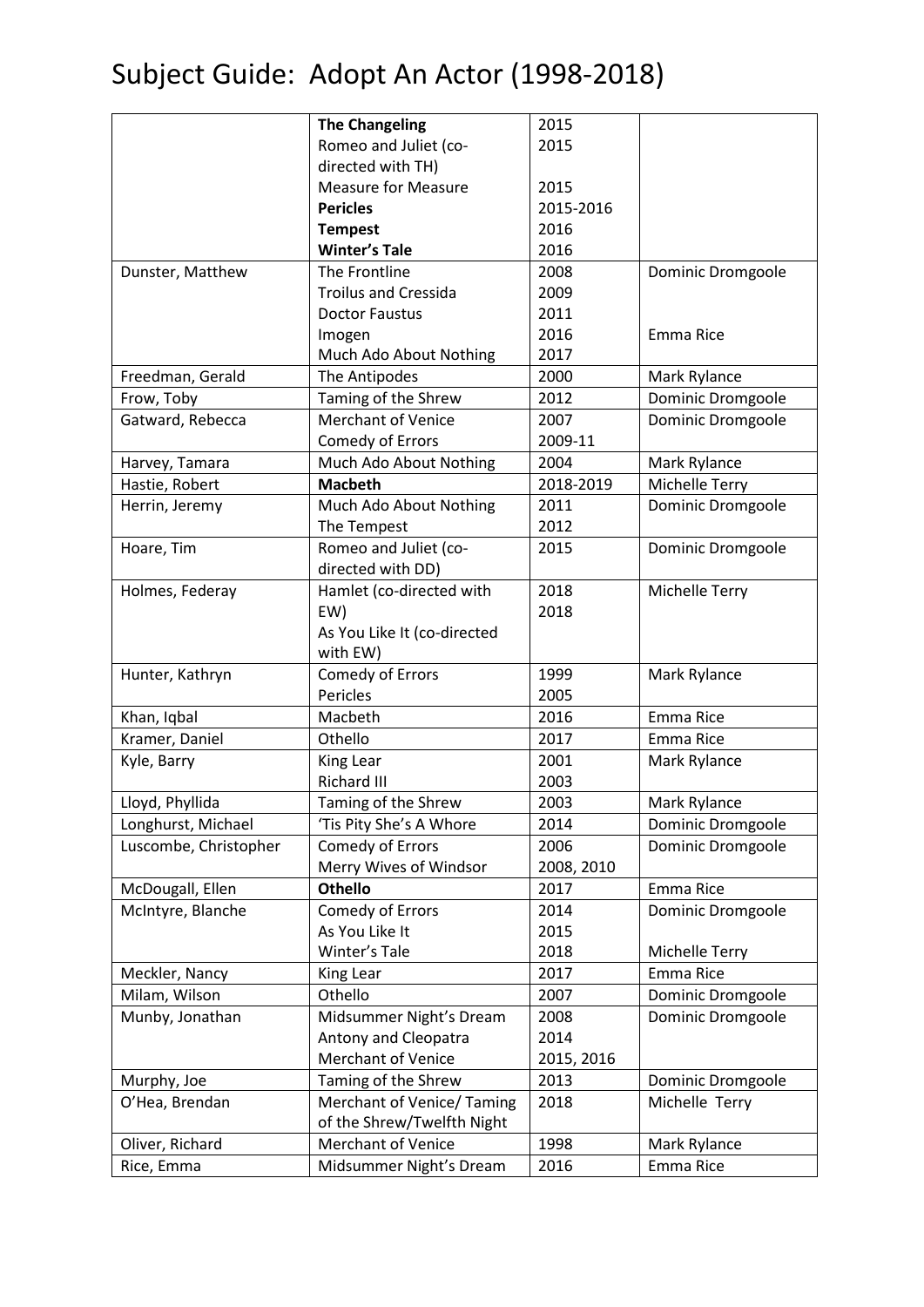|                     | <b>Twelfth Night</b>         | 2017       |                   |
|---------------------|------------------------------|------------|-------------------|
| Rosenblatt, Mark    | Henry VIII                   | 2010       | Dominic Dromgoole |
| Rutter, Barrie      | Two Noble Kinsmen            | 2018       | Michelle Terry    |
| Rylance, Mark       | Julius Caesar                | 1999       | Mark Rylance      |
| Sharrock, Thea      | As You Like It               | 2009       | Dominic Dromgoole |
| Shaw, Raz           | Midsummer Night's Dream      | 2009, 2010 | Dominic Dromgoole |
| Silbert, Roxana     | Under the Black Flag         | 2006       | Dominic Dromgoole |
| Steinbeis, Caroline | The Broken Heart             | 2015       | Dominic Dromgoole |
| Thomas, Adele       | Knight of the Burning Pestle | 2014       | Dominic Dromgoole |
|                     | Eyam                         | 2018       | Michelle Terry    |
| Udovicki, Lenka     | Tempest                      | 2000       | Mark Rylance      |
| Walker, Timothy     | Edward II                    | 2003       | Mark Rylance      |
| Webster, Max        | Much Ado About Nothing       | 2014, 2015 | Dominic Dromgoole |
| Westenra, Charlotte | We The People                | 2007       | Dominic Dromgoole |
| While, Elle         | Hamlet (co-directed with FH) | 2018       | Michelle Terry    |
|                     | As You Like It (co-directed  | 2018       |                   |
|                     | with FH)                     |            |                   |
| Wills, Paul         | Richard II                   | 2015       | Dominic Dromgoole |
| Yates, Sam          | Cymbeline                    | 2015-2016  | Dominic Dromgoole |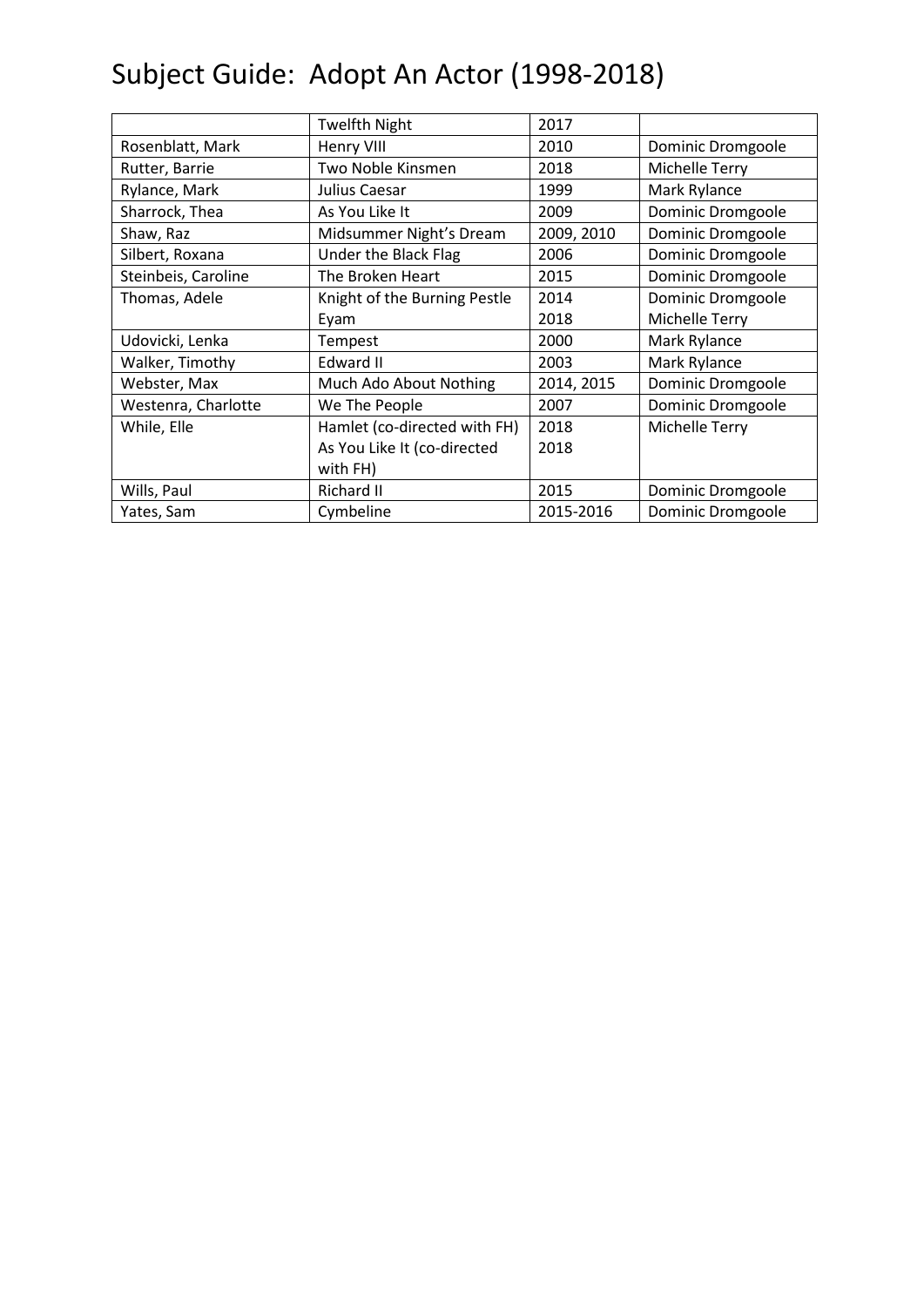| Name (Surname, forename) | Years included in Adopt An Actor     |
|--------------------------|--------------------------------------|
| Adegbola, Stefan         | Adopted 2016                         |
| Albina, Nadia            | Adopted 2016                         |
| Alexander, Bruce         | Adopted 2001                         |
| Alexander, Geraldine     | Adopted 2000                         |
| Alfreds, Mike            | Adopted 2002                         |
| Allam, Roger             | Adopted 2010                         |
| Anouka, Jade             | Adopted 2011                         |
| Apollo, Andy             | Adopted 2016                         |
| Armstrong, Gareth        | Adopted 2008                         |
| Arterton, Gemma          | Adopted 2014                         |
| Askey, Benjamin          | Adopted 2008                         |
| Badland, Annette         | Adopted 2018                         |
| Baglow, Jessica          | Adopted 2015-2016                    |
| Barber, Emily            | Adopted 2015-2016                    |
| Barnett, Sam             | Adopted 2012                         |
| Baur, Lilo               | Adopted 1998                         |
| Beames, David            | Adopted 2015                         |
| Beaumont, Penelope       | Adopted 2004, 2005                   |
| Beevers, Geoffrey        | Adopted 2000                         |
| Belchambers, William     | Adopted 2010                         |
| Bennett, Max             | Adopted 2014                         |
| Best, Emily (Eve)        | Adopted 2001, 2011, 2013, 2014       |
| Besterman, Kirsty        | Adopted 2007                         |
| Bird, Philip             | Adopted 2007, 2009                   |
| Bishop, Zora             | Adopted 2018                         |
| <b>Block, Giles</b>      | 2005                                 |
| Bourne, Bette            | Adopted 2004                         |
| Boyd, Billy              | Adopted 2013                         |
| Brady, Luke              | Adopted 2018                         |
| Brennan, Liam            | Adopted 2001, 2003, 2004             |
| Brennen, Paul            | Adopted 2001                         |
| Bretton, Sally           | Adopted 2008                         |
| Britton, Jasper          | Adopted 2000, 2001                   |
| Brotherhead, Leah        | Adopted 2016                         |
| Brown, Michael           | Adopted 2002                         |
| Bruni, Emily             | Adopted 2017                         |
| Bubb, Simon              | Adopted 2014                         |
| Buckhurst, Bill          | Adopted 2011                         |
| Buckley, Jessie          | Adopted 2013                         |
| Burford, Priyanga        | Adopted 2018                         |
| Burke, Tom               | Adopted 2004                         |
| Button, Fiona            | Adopted 2014                         |
| Carroll, Tim             | 2000, 2002                           |
| Cauthery, Gunnar         | Adopted 2011                         |
| Cennydd, Steffan         | Adopted 2018                         |
| Chahidi, Paul (Ghiv)     | Adopted 1999, 2000, 2001, 2002, 2012 |
| Champ, Ricky             | Adopted 2017                         |

#### **Appendix 2a: Table of All Interviewees**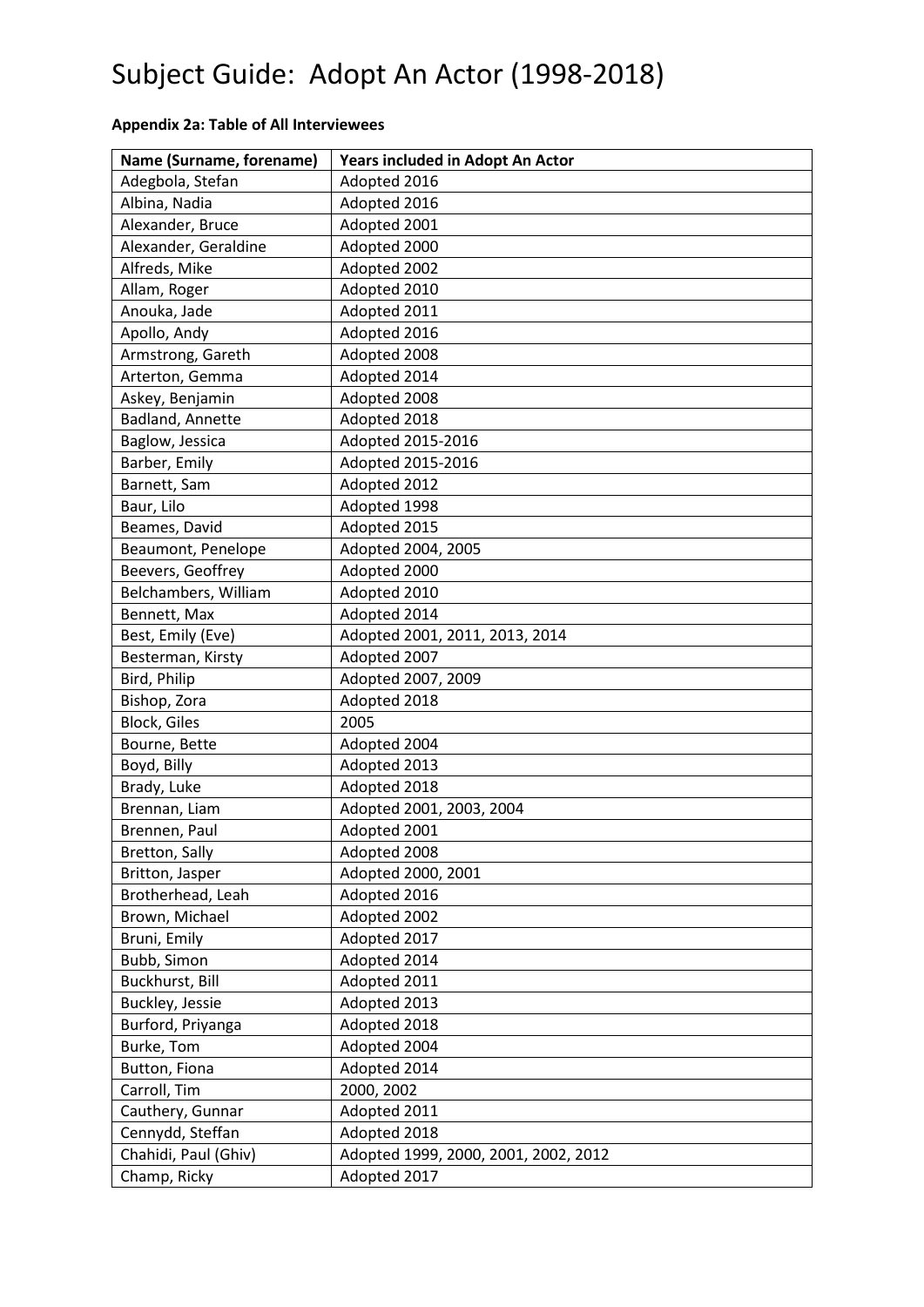| Chauvet, Tonia           | Adopted 1998, 2001                  |
|--------------------------|-------------------------------------|
| Cissone, Ceri-Lyn        | Adopted 2010                        |
| Cockerell, Toby          | Adopted 1999                        |
| Cowan, Elliot            | Adopted 2010                        |
| Crane, Sam               | Adopted 2010                        |
| Cullinane, Beth          | Adopted 2013                        |
| Cumbus, Phil             | Adopted 2008, 2011                  |
| Cusack, Niamh            | Adopted 2016                        |
| Crystal, David           | 2005                                |
| Daniels, Phil            | Adopted 2014                        |
| Darvill, Arthur          | Adopted 2011                        |
| Davison, Belinda         | Adopted 1998                        |
| Dee, Janie               | Adopted 2011                        |
| Derrington, Edmund 'Ned' | Adopted 2016                        |
| Dick, Brian              | Adopted 2018                        |
| Dockery, Jo              | Adopted 2017                        |
| Doel, Imogen             | Adopted 2016, 2017                  |
| Dominique, Jermaine      | Adopted 2016                        |
| Dromgoole, Dominic       | 2009                                |
| D'Silva, Julius          | Adopted 2010                        |
| Duffin, Aoife            | Adopted 2016                        |
| Duncan, Michelle         | Adopted 2007                        |
| Dunphy, Keith            | Adopted 2002, 2010                  |
| Edwards, Charles         | Adopted 2011, 2015                  |
| Egyiawan, Kurt           | Adopted 2015                        |
| Emeagi, Cynthia          | Adopted 2018                        |
| Emiabata, Tas            | Adopted 2006, 2007                  |
| Farthing, Jack           | Adopted 2009                        |
| Featherstone, Will       | Adopted 2010                        |
| Ferguson, Brian          | Adopted 2015                        |
| Fernie, Dr Ewan          | 2010                                |
| Fielder, David           | Adopted 1998                        |
| Fildes, Phoebe           | Adopted 2014-2016                   |
| Finigan, Sarah           | Adopted 2018                        |
| Forbes, Peter            | Adopted 2005                        |
| Ford, Louise             | Adopted 2010                        |
| Fortes, Tibu             | Adopted 2016                        |
| Frederick, Naomi         | Adopted 2009                        |
| Freedman, Gerald         | 2000                                |
| French, Andrew           | Adopted 1998                        |
| Fullerlove, Janet        | Adopted 2010                        |
| Gale, Mariah (Minnie)    | Adopted 2004, 2015                  |
| Garnon, James            | Adopted 2004, 2013, 2014, 2015-2016 |
| Gartland, Dana           | Adopted 2009, 2011                  |
| Godfrey, Patrick         | Adopted 2008                        |
| Gormley, Colm            | Adopted 2018                        |
| Gostelow, Harry          | Adopted 2000, 2005                  |
| Gould, Michael           | Adopted 2001                        |
| Gravelle, Trystan        | Adopted 2007, 2015                  |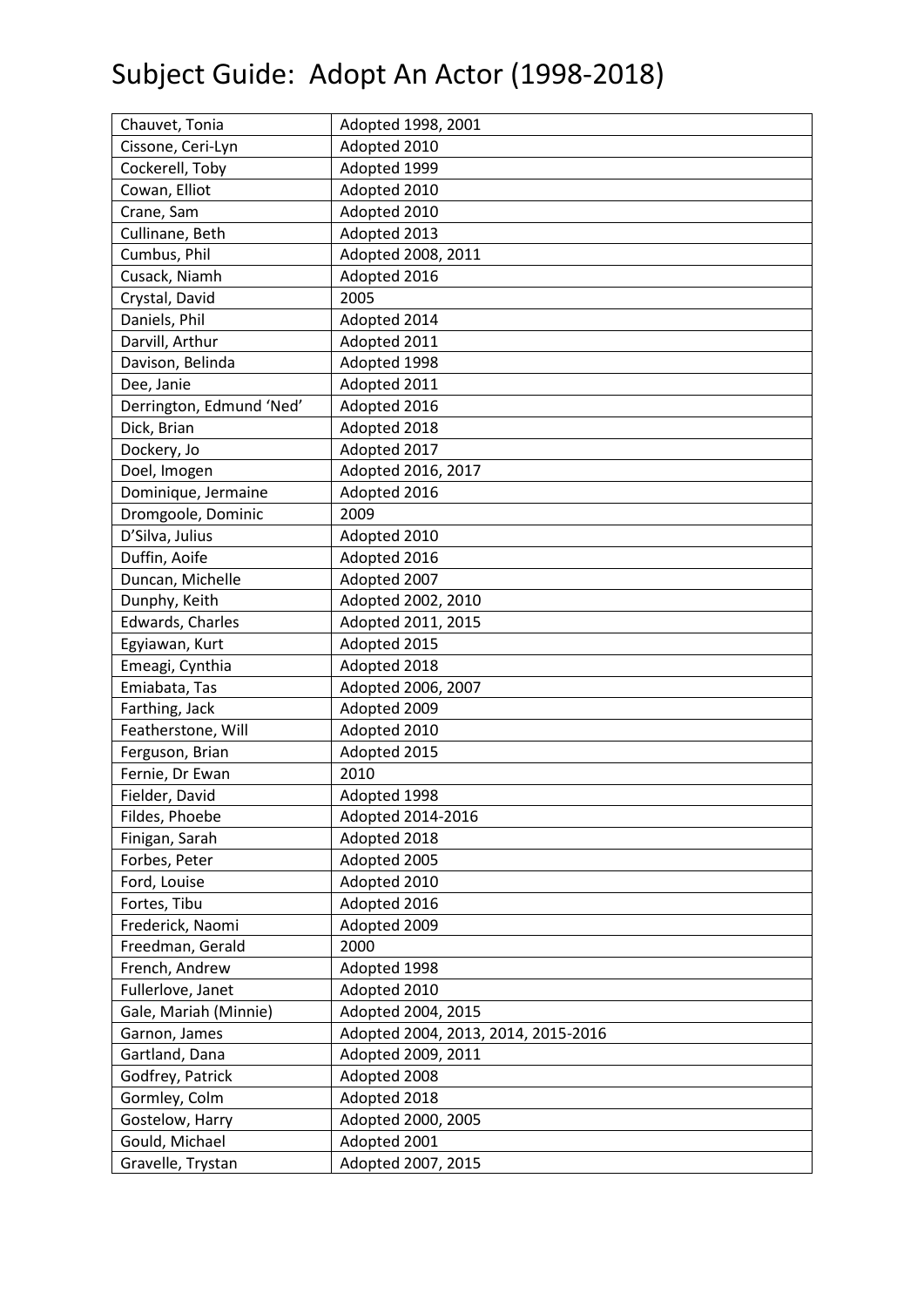| Hadingue, Amanda      | Adopted 2011                        |
|-----------------------|-------------------------------------|
| Hamilton Dyer, Peter  | Adopted 2002                        |
| Harris, Amanda        | Adopted 2003                        |
| Harrison, Simon       | Adopted 2014                        |
| Hassell, Alex         | Adopted 2004, 2005                  |
| Hayat, Naeem          | Adopted 2014-2016                   |
| Henry, Akiya          | Adopted 2006                        |
| Herrin, Jeremy        | 2013                                |
| Higgins, Paul         | Adopted 2002                        |
| Hilton, Paul          | Adopted 1998                        |
| Hill, Maddy           | Adopted 2016                        |
| Hobday, Peter         | Adopted 2017                        |
| Hogg, Edward          | Adopted 2005                        |
| Holmes, Federay       | 2018                                |
| Horton, Joanna        | Adopted 2017                        |
| Houston, William      | Adopted 2014                        |
| Howarth, Joanne       | Adopted 2015                        |
| Hunter, Paul          | Adopted 2008, 2011                  |
| Hurley, Colin         | Adopted 2005, 2010, 2011            |
| Jessop, Melanie       | Adopted 2004                        |
| Kanji, Tom            | Adopted 2016                        |
| Karim-Cooper, Farah   | 2010                                |
| Keen, Will            | Adopted 2000, 2018                  |
| Kelly, Matthew        | Adopted 2009                        |
| Kentrup, Norbert      | Adopted 1998                        |
| Kerrigan, Patricia    | Adopted 2001                        |
| Kirimi, Kananu        | Adopted 2000, 2004                  |
| Ladbury, Hattie       | Adopted 2014                        |
| Lacey, Joshua         | Adopted 2017                        |
| Laden, Penny          | Adopted 2008                        |
| Laskey, Jack          | Adopted 2006                        |
| Lamb, Ben             | Adopted 2011                        |
| Lamb, Kate            | Adopted 2013                        |
| Lamble, Anthony       | 2007                                |
| Layden, Penny         | Adopted 2000                        |
| Layton, Cassie        | Adopted 2015                        |
| Layton, Russell       | Adopted 2018                        |
| Leicester, Margot     | Adopted 2006                        |
| Lewis-Jones, Mark     | Adopted 1999                        |
| Livingstone, Jonathan | Adopted 2017                        |
| Lloyd Pack, Roger     | Adopted 2012                        |
| Luckay, Robert        | Adopted 2005                        |
| Macneill, Meredith    | Adopted 2003                        |
| MacRae, Sarah         | Adopted 2015                        |
| Madden, Richard       | Adopted 2007                        |
| Magni, Marcello       | Adopted 1998, 1999, 2005            |
| Mannering, William    | Adopted 2009, 2010                  |
| Marcell, Joseph       | Adopted 2006, 2013, 2015, 2015-2016 |
| Marten, Barbara       | Adopted 2010                        |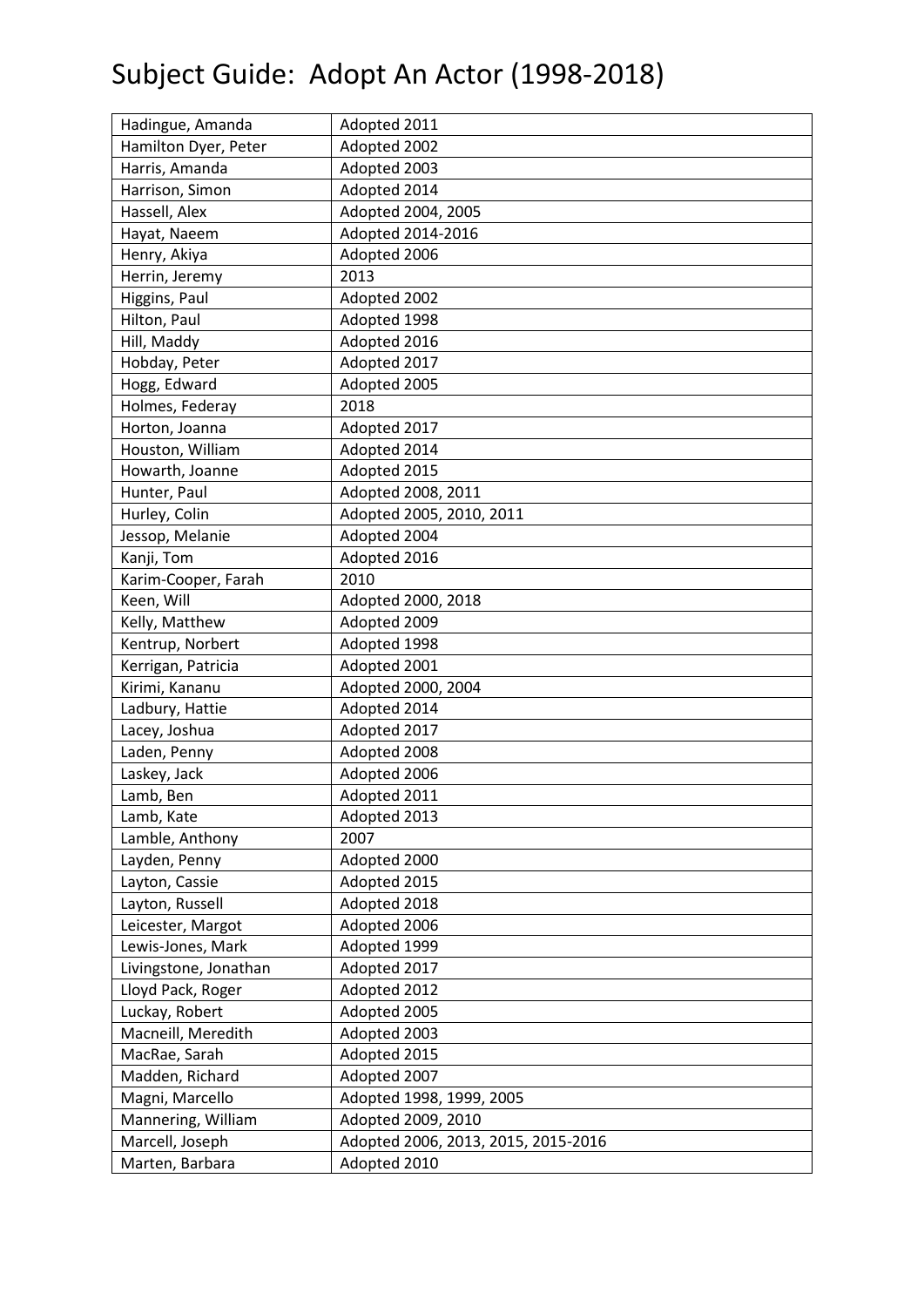| McCallum, Joanna     | Adopted 2000                         |
|----------------------|--------------------------------------|
| McCann, Niamh        | Adopted 2008                         |
| McCarthy, Gerard     | Adopted 2010                         |
| McCusker, Frank      | Adopted 2006                         |
| McElherron, Fergal   | Adopted 2008, 2010, 2013, 2015-2016, |
| McEnery, John        | Adopted 1998, 2003                   |
| McGreevy, Rhianna    | Adopted 2018                         |
| McGregor, Luke       | Adopted 2018                         |
| McGuire, Joshua      | Adopted 2011                         |
| McKay, Tom           | Adopted 2014                         |
| McLaughlin, Annette  | Adopted 2017                         |
| McMullan, Tim        | Adopted 2009                         |
| McNally, Kevin       | Adopted 2017                         |
| Melvin, Jules        | Adopted 1999, 2003                   |
| Merrick, Will        | Adopted 2017                         |
| Mills, Charlotte     | Adopted 2018                         |
| Morahan, Hattie      | Adopted 2015                         |
| Morrison, Jack       | 2000                                 |
| Mothersdale, Tom     | Adopted 2010                         |
| Murphy, Jane         | Adopted 2006                         |
| Mydell, Joseph       | Adopted 2008                         |
| Naiambana, Patrice   | Adopted 2005                         |
| Nixon, Pippa         | Adopted 2007, 2008, 2016             |
| O'Brien, Kathy Rose  | Adopted 2016                         |
| Ogbomo, Ann          | Adopted 2003, 2004                   |
| Omambala, Chu        | Adopted 2001, 2003                   |
| Owen, Katy           | Adopted 2016                         |
| Paisley Day, Simon   | Adopted 2008, 2012                   |
| Pallant, Emma        | Adopted 2011, 2014                   |
| Paratene, Rawiri     | Adopted 2008                         |
| Park, Beth           | Adopted 2011                         |
| Parker, Jamie        | Adopted 2010, 2012                   |
| Parkes, Shaun        | Adopted 2006                         |
| Patel, Dharmesh      | Adopted 2016, 2018                   |
| Phillips, Jacqueline | Adopted 2018                         |
| Pickup, Rachel       | Adopted 2015, 2016                   |
| Pidgeon, Matthew     | Adopted 2011                         |
| Piercy, Ellie        | Adopted 2007, 2008, 2011             |
| Poraj, Bo            | Adopted 2008                         |
| Prior, Laura         | Adopted 2010                         |
| Pryce, Jonathan      | Adopted 2015                         |
| Pyper, Laura         | Adopted 2009                         |
| Quigley, Pearce      | Adopted 2013                         |
| Rafferty, Ronan      | Adopted 2009                         |
| Ramm, John           | Adopted 2002                         |
| Rand, Thomasin       | Adopted 2009                         |
| Ready, Paul          | Adopted 2018-2019                    |
| Redmond, Siobhan     | Adopted 2008                         |
| Rees, Laura          | Adopted 2005, 2006                   |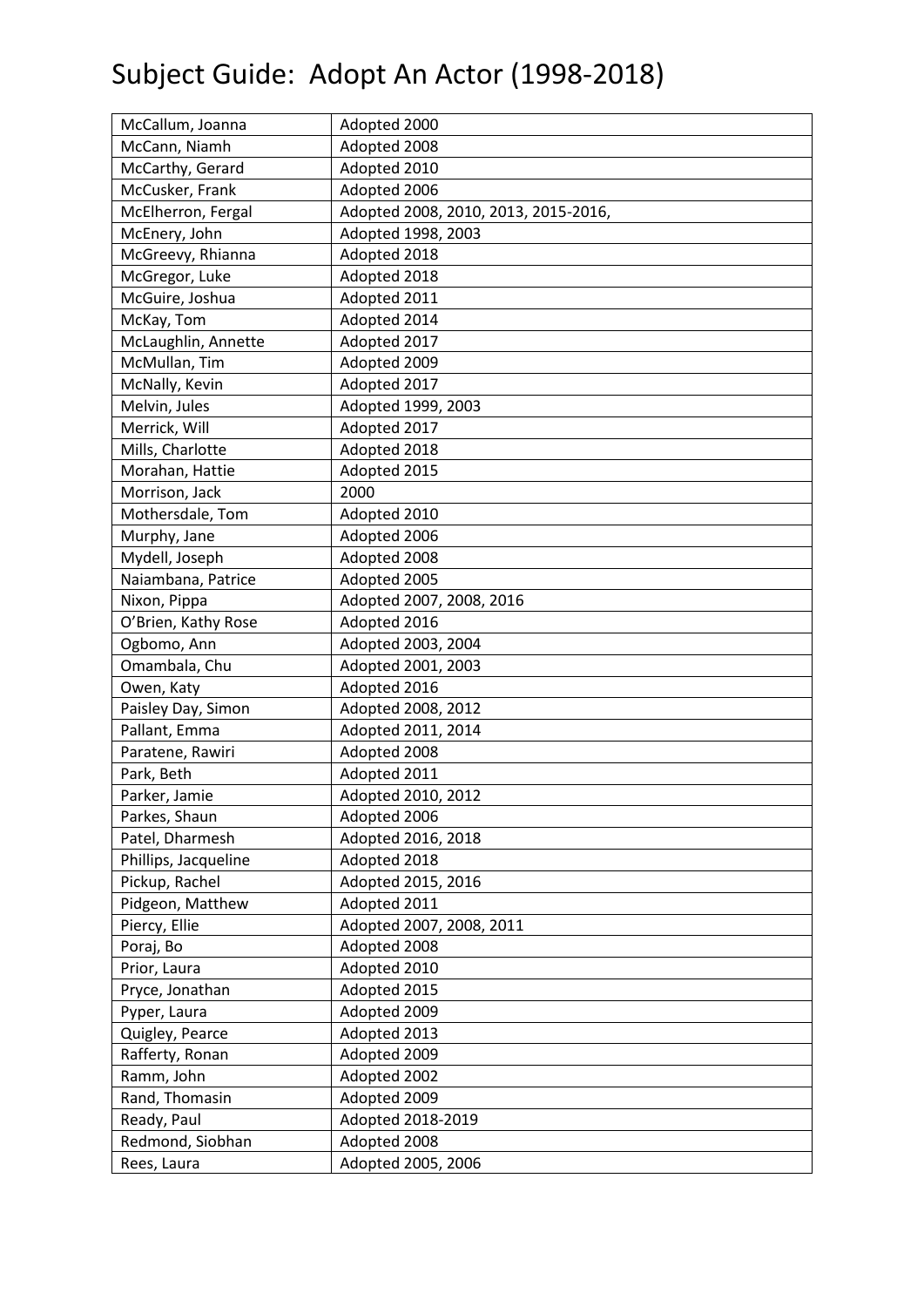| Rice, Emma           | 2017                                 |
|----------------------|--------------------------------------|
| Rice-Oxley, Mark     | Adopted 2007                         |
| Rider, Kirsty        | Adopted 2018-2019                    |
| Ritter, Sonia        | Adopted 1998                         |
| Robins-Grace, Siân   | Adopted 2009                         |
| Rogers, Laura        | Adopted 2009, 2010, 2011             |
| Roshuevel, Golda     | Adopted 2017                         |
| Rudko, Michael       | Adopted 1999                         |
| Rylance, Juliet      | Adopted 2005                         |
| Rylance, Mark        | Adopted 2001, 2002, 2003, 2004; 2003 |
| Saba, Sirine         | Adoptee 2017, 2018                   |
| Sanders, Rachel      | Adopted 2004                         |
| Sapani, Danny        | Adopted 1999                         |
| Sesay, Mo            | Adopted 2006                         |
| Shepherd, Steve John | Adopted 2017                         |
| Shorey, Peter        | Adopted 2003                         |
| Shrimpton, Eliot     | Adopted 2007                         |
| Siobhan, Ira Mandela | Adopted 2016                         |
| Spiro, Samantha      | Adopted 2012, 2013                   |
| Stanton, Philippa    | Adopted 2002                         |
| Stewart, Ewan        | Adopted 2011                         |
| Stocker, Paul        | Adopted 2009, 2018                   |
| Stone-Fewings, Jo    | Adopted 2015                         |
| Stuart, Tom          | Adopted 2009                         |
| Sturzaker, David     | Adopted 2006, 2015                   |
| Tapper, Zoe          | Adopted 2007                         |
| Terry, Michelle      | Adopted 2007, 2013, 2015             |
| Thompson, Luke       | Adopted 2014                         |
| Thompson, Sophie     | Adopted 2004                         |
| Thorburn, Frances    | Adopted 2006                         |
| Torchia, Ellora      | Adopted 2018, 2018                   |
| Trinder, Simon       | Adopted 2002                         |
| Tyrrell, Dickon      | Adopted 2007, 2014                   |
| Udovicki, Lenka      | 2000                                 |
| Uhiara, Ony          | Adopted 2011                         |
| Uwajeh, Anita-Joy    | Adopted 2017                         |
| Valentine, Sam       | Adopted 2015                         |
| Van Kampen, Claire   | 2003                                 |
| Vantyler, Jos        | Adopted 2018                         |
| Varma, Indira        | Adopted 2014                         |
| Vazquez, Yolanda     | Adopted 2003, 2004, 2005             |
| Walden, Ben          | Adopted 1999                         |
| Walker, Bethan       | Adopted 2009, 2010                   |
| Walker, Ché          | Adopted 2007, 2008                   |
| Walker, Eamonn       | Adopted 2007                         |
| Walker, Tim          | Adopted 2002                         |
| Warbeck, Jessica     | Adopted 2015                         |
| While, Elle          | 2018                                 |
| Whitaker, Leah       | Adopted 2013                         |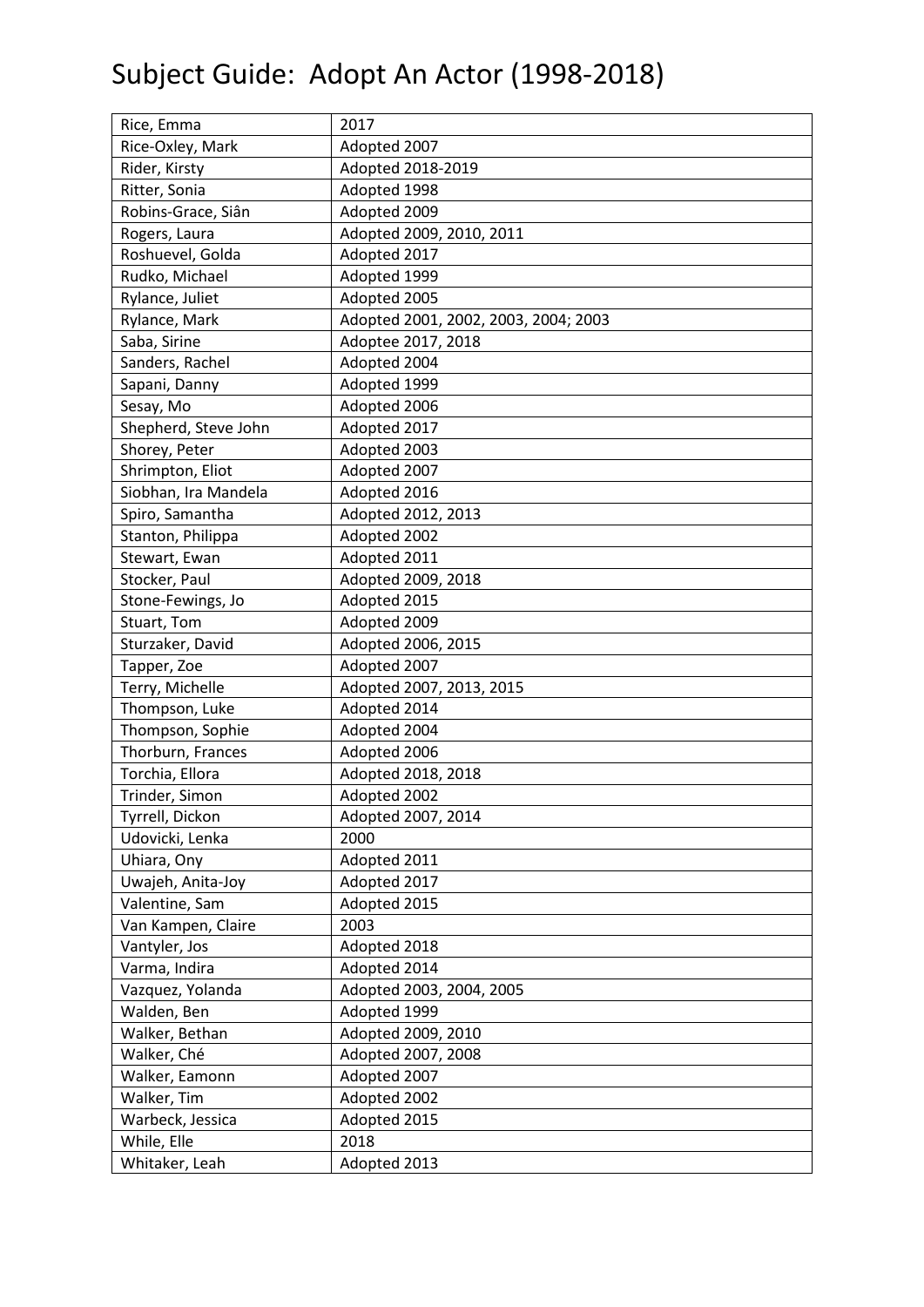| Wood, Clive       | Adopted 2014       |  |
|-------------------|--------------------|--|
| Woodington, Albie | Adopted 2003       |  |
| Woodward, Sarah   | Adopted 2004, 2010 |  |
| Woodward, Tim     | Adopted 2000       |  |
| Wyld, Hugh        | Adopted 2006       |  |
| Wynter, Danny Lee | Adopted 2008       |  |

#### **Appendix 2b: Table of All Characters**

| Name (Surname, forename)                                         | Years included in Adopt An |
|------------------------------------------------------------------|----------------------------|
|                                                                  | <b>Actor</b>               |
| Aaron (Titus Andronicus)                                         | 2006                       |
| Abbess/Courtesan/Balthasar (Comedy of Errors)                    | 2011                       |
| Adriana (Comedy of Errors)                                       | 1999, 2011, 2014           |
| Angelo (Comedy of Errors)                                        | 1999                       |
| Angelo (Measure for Measure)                                     | 2004                       |
| Annabella ('Tis Pity She's A Whore)                              | 2014                       |
| Anne Page (Merry Wives)                                          | 2008, 2010                 |
| Antigonus (Winter's Tale)                                        | 2008                       |
| Antipholus of Syracuse, Antipholus of Ephesus (Comedy of Errors) | 1999, 2009, 2010, 2011     |
| Antipholus of Syracuse                                           | 2014                       |
| Antonio; Launcelot Gobbo; Prince of Arragon/Tranio; widow/Sir    | 2018                       |
| Toby Belch (Merchant of Venice/Taming of the Shrew/Twelfth       |                            |
| Night)                                                           |                            |
| Antony (Antony and Cleopatra)                                    | 2014                       |
| Anthony Woodville, Lord Rivers, Sir James Tyrell/Curtis (Richard | 2003                       |
| III/Taming of the Shrew)                                         |                            |
| Apemantus (Timon of Athens)                                      | 2008                       |
| Arcite (Two Noble Kinsmen)                                       | 2018                       |
| Ariel (Tempest)                                                  | 2000, 2016                 |
| Ariel, Antonio, Trinculo, and Miranda (The Tempest)              | 2005                       |
| Aumerle/Queen Isabella (Richard II/Edward II)                    | 2003                       |
| Autolycus/Thersites (Winter's Tale/Troilus and Cressida)         | 2005                       |
| Banquo (Macbeth)                                                 | 2013, 2016                 |
| Bassanio/Lucentio/Feste (Merchant of Venice/Taming of the        | 2018                       |
| Shrew/Twelfth Night)                                             |                            |
| Beatrice (Much Ado)                                              | 2004, 2011, 2014           |
| Beatrice-Joanna (Changeling)                                     | 2015                       |
| Benedick (Much Ado)                                              | 2011, 2014                 |
| Benvolio (Romeo and Juliet)                                      | 2017                       |
| Berowne (Love's Labour's Lost)                                   | 2007, 2018                 |
| Bertram (All's Well)                                             | 2017                       |
| Bottom (Midsummer Night's Dream)                                 | 2008, 2013                 |
| Bottom/Egeus (Midsummer Night's Dream)                           | 2009, 2010                 |
| Bottom/Fairy (Midsummer Night's Dream)                           | 2002                       |
| Boyet (Love's Labour's Lost)                                     | 2009, 2018                 |
| <b>Brutus (Julius Caesar)</b>                                    | 2014                       |
| Brutus/Charmian (Julius Caesar/Antony and Cleopatra)             | 1999                       |
| Buckingham (Richard III)                                         | 2012                       |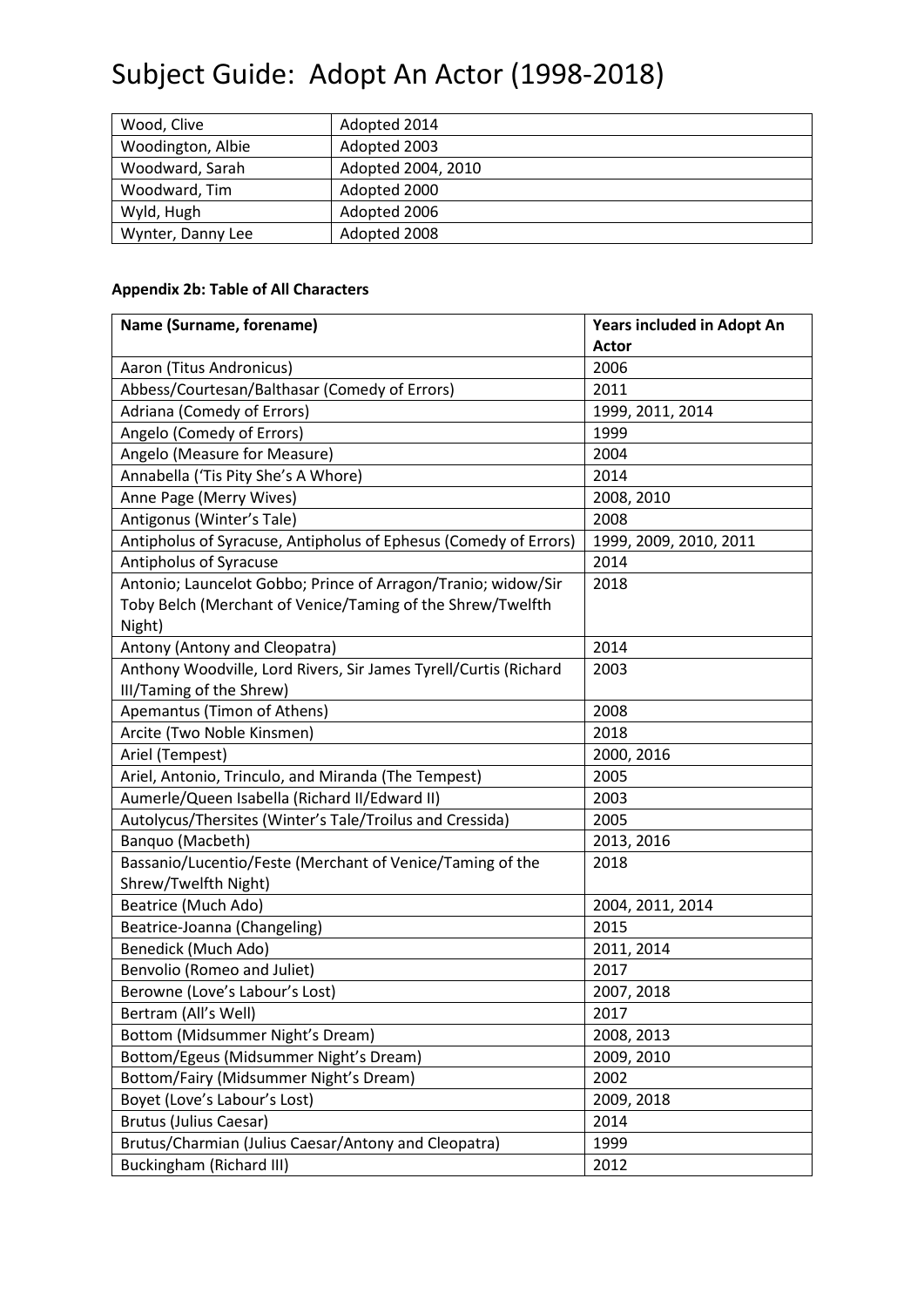| Buckingham/Tranio (Richard III/Taming of the Shrew)            | 2003             |
|----------------------------------------------------------------|------------------|
| Calantha (Broken Heart)                                        | 2015             |
| Caliban (Tempest)                                              | 2000, 2013       |
| Caliban, Gonzalo, Sebastian and Ferdinand (The Tempest)        | 2005             |
| Capulet, Ensemble (Romeo and Juliet)                           | 2007             |
| Cardinal (Duchess of Malfi)                                    | 2014             |
| Cardinal Pandulph (King John)                                  | 2015             |
| Caska/Messala (Julius Caesar/Antony and Cleopatra)             | 1999             |
| Cassio (Othello)                                               | 2017             |
| Celia (As You Like It)                                         | 1998, 2009, 2011 |
| Charmian (Antony and Cleopatra) see also Brutus                | 2006             |
| Citizen (Knight of the Burning Pestle)                         | 2014             |
| Claudio (Measure for Measure)                                  | 2004             |
| Claudio (Much Ado)                                             | 2004, 2011       |
| Claudius (Hamlet)                                              | 2000             |
| Cleomenes (Winter's Tale)                                      | 2016             |
| Cleon, Pandar and Fisherman (Pericles)                         | 2005             |
| Cleopatra (Antony and Cleopatra)                               | 2014             |
| Cobweb                                                         | 2016             |
| Cominius/Calico Jack and Sultan of Morocco (Coriolanus/Under   | 2006             |
| the Black Flag)                                                |                  |
| Cordelia                                                       | 2000             |
| Cordelia/Fool (King Lear)                                      | 2013             |
| Cressida (Troilus and Cressida)                                | 2009             |
| Cymbeline (Cymbeline)                                          | 2015-2016        |
| De Flores (Changeling)                                         | 2015             |
| Decius Brutus/Octavius Caesar (Julius Caesar/Antony and        | 1999             |
| Cleopatra)                                                     |                  |
| Demetrius (Midsummer Night's Dream)                            | 2002             |
| Desdemona (Othello)                                            | 2007             |
| Dogberry (Much Ado)                                            | 2004, 2011       |
| Don Armado (Love's Labour's Lost)                              | 2018             |
| Don John (Much Ado)                                            | 2004             |
| Don John/Sexton (Much Ado), see also Juana                     | 2011             |
| Don Pedro (Much Ado)                                           | 2011, 2017       |
| Dromio (Comedy of Errors)                                      | 1999, 2010       |
| Duchess (Duchess of Malfi)                                     | 2014             |
| Duchess of York/Second Poor Man, Clerk to the Crown, A Post    | 2003             |
| from Scotland, James, Levune, A Post from France and The Abbot |                  |
| of Neath Abbey (Richard II/Edward II)                          |                  |
| Duke (As You Like It)                                          | 2015             |
| Duke of Norfolk, Murderer 1 and Sir William Catesby/ Joseph    | 2003             |
| (Richard III/Taming of the Shrew)                              |                  |
| Duke Senior (As You Like It)                                   | 2009             |
| Duke Vincentio (Measure for Measure)                           | 2004             |
| Dumaine (Love's Labour's Lost)                                 | 2009             |
| Earl of Kent (King Lear)                                       | 2001             |
| Earl of Surrey (Henry VIII)                                    | 2010             |
| Edgar (King Lear)                                              | 2001             |
| Edmund (King Lear)                                             | 2001             |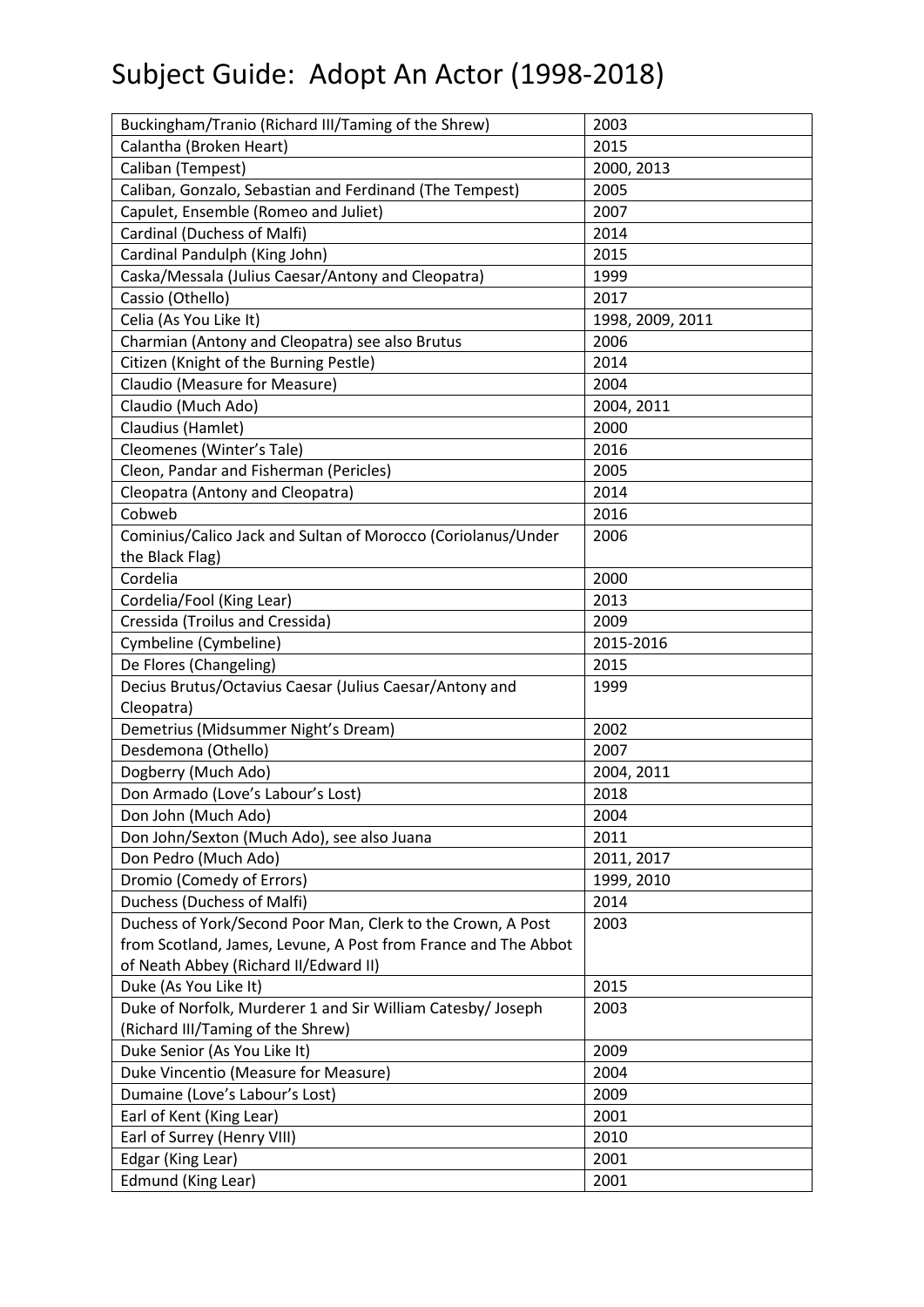| Emilia (Two Noble Kinsmen)                                | 2018             |  |
|-----------------------------------------------------------|------------------|--|
| Emilia/Mopsa (Winter's Tale)                              | 2018             |  |
| Emilia 1 (Emilia)                                         | 2018             |  |
| Emilia 2 (Emilia)                                         | 2018             |  |
| Emilia 3 (Emilia)                                         | 2018             |  |
| Falstaff (Henry IV)                                       | 2010             |  |
| Fenton (Merry Wives)                                      | 2010             |  |
| Ferdinand (Tempest)                                       | 2000, 2016       |  |
| Feste (Twelfth Night) see also Basanio                    | 2002             |  |
| Flavius (Timon of Athens)                                 | 2008             |  |
| Florizel (Winter's Tale)                                  | 2008, 2018       |  |
| Fool (King Lear) see also Cordelia                        | 2008             |  |
| Friar (Romeo and Juliet)                                  | 2008             |  |
| Gaunt, Head Gardener and Keeper/Archbishop of Canterbury, |                  |  |
| Spenser and Lightborn (Richard II/Edward II)              |                  |  |
| Gertrude (Hamlet) see also Ophelia                        | 2000, 2011       |  |
| Giovanni ('Tis Pity She's A Whore)                        | 2014             |  |
| Gloucester (King Lear)                                    | 2008             |  |
| Goneril (King Lear)                                       | 2000, 2008, 2017 |  |
| Gower, Cerimon (Pericles)                                 | 2005             |  |
| <b>Gratiano (Merchant of Venice)</b>                      | 1998, 2007       |  |
| Gratiano/Petruchio/Malvolio; Antonio                      | 2018             |  |
| (Merchant of Venice/Taming of the Shrew/Twelfth Night)    |                  |  |
| Guildenstern (Hamlet)                                     | 2000             |  |
| Hal [Prince Henry] (Henry IV)                             | 2010             |  |
| Hamlet (Hamlet)                                           | 2011, 2014-2016  |  |
| Hastings/Tyrrell (Richard III)                            | 2012             |  |
| Helena (Midsummer Night's Dream)                          | 2010             |  |
| Helena (All's Well)                                       | 2018             |  |
| <b>Helicanus (Pericles)</b>                               | 2015-2016        |  |
| Helicanus, Simonides and Boult (Pericles)                 | 2004             |  |
| Henry Bolingbroke/Edward II (Richard II/Henry II)         | 2003             |  |
| Henry Bolingbroke (Richard II)                            | 2015             |  |
| Henry V (Henry V)                                         | 2012             |  |
| Hermia (Midsummer Night's Dream)                          | 2002, 2008       |  |
| Hermia/Snout/Cobweb (Midsummer Night's Dream)             | 2009             |  |
| Hermione (Winter's Tale)                                  | 2018             |  |
| Hermione/Agamemnon (Winter's Tale/Troilus and Cressida)   | 2005             |  |
| Hero (Much Ado)                                           | 2011             |  |
| Hero/Conrade (Much Ado)                                   | 2015             |  |
| Horatio (Hamlet)                                          | 2000             |  |
| Hotspur (Henry IV)                                        | 2010             |  |
| Hugh Evans (Merry Wives)                                  | 2008             |  |
| Humphrey/Actor (Knight of the Burning Pestle)             | 2014             |  |
| Imogen (Imogen: Cymbeline, renamed and reclaimed)         | 2016             |  |
| Innogen (Cymbeline)                                       | 2015-2016        |  |
| Isabella (Measure for Measure)                            | 2004             |  |
| Jaques (As You Like It) see also Phebe                    | 1998, 2009       |  |
| Jessica (Merchant of Venice)                              | 2007, 2018       |  |
|                                                           | 2018             |  |
| Jessica; Morocco/Baptista/Olivia                          |                  |  |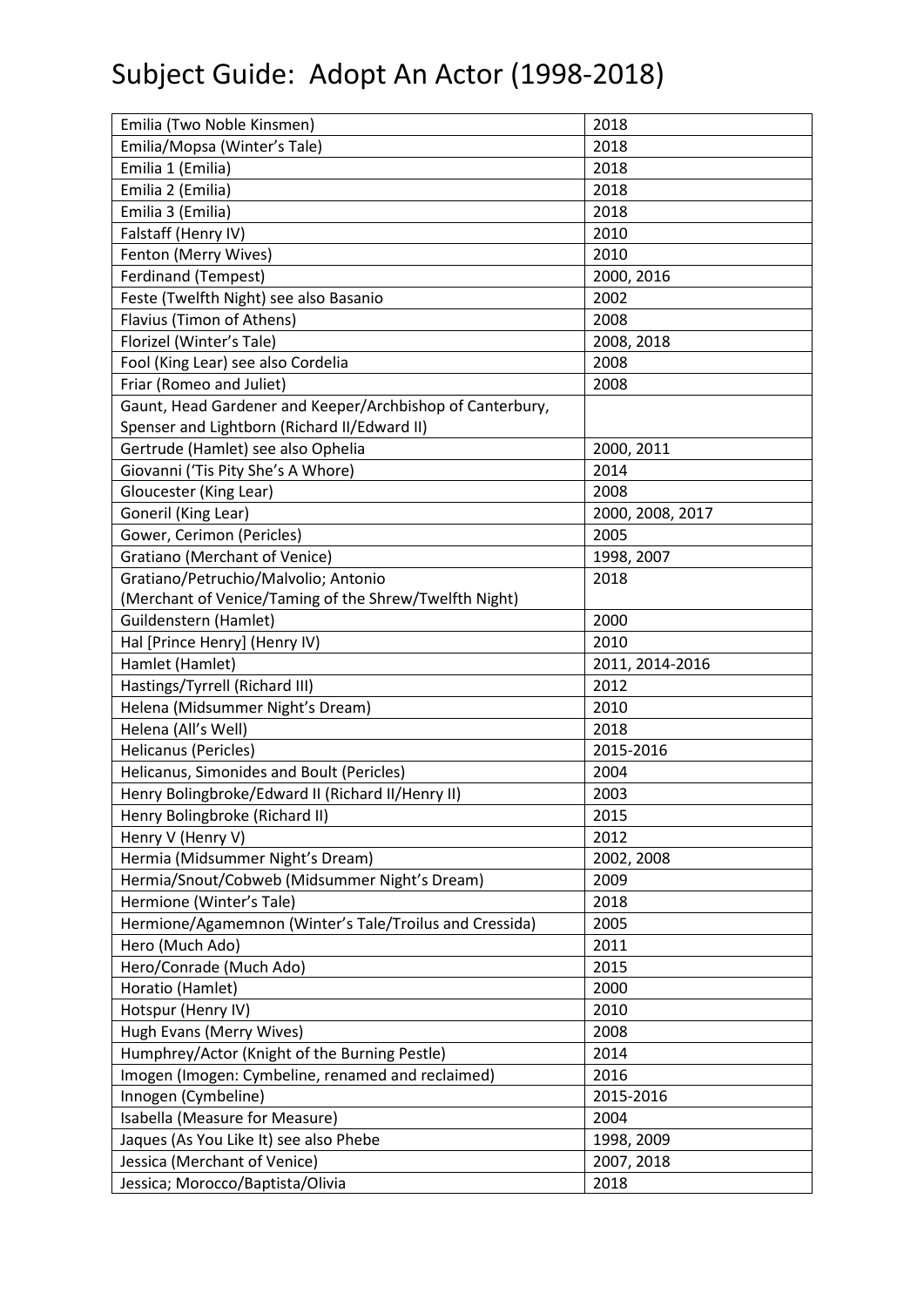| (Merchant of Venice/Taming of the Shrew/Twelfth Night)         |                                |
|----------------------------------------------------------------|--------------------------------|
| Juana (Much Ado), see also Don John                            | 2017                           |
| Julia (Two Gentlemen of Verona                                 | 2016                           |
| Juliet (Romeo and Juliet)                                      | 2004, 2007, 2015               |
| Katherina (Taming of the Shrew) see also Nerissa               | 2012, 2013                     |
| Katherine (Taming of the Shrew)                                | 2016                           |
| King John (King John)                                          | 2015                           |
| King Lear (King Lear)                                          | 2013, 2017                     |
| Lady Anne and Young Elizabeth/Lucentio (Richard III/ Taming of | 2003                           |
| the Shrew)                                                     |                                |
| Lady Capulet (Romeo and Juliet)                                | 2004                           |
| Lady Macbeth (Macbeth)                                         | 2001, 2010, 2013               |
| Lady Macduff/Fleance/Gentlewoman/Young Siward (Macbeth)        | 2018-2019                      |
| Launcelot Gobbo (Merchant of Venice) see also Antonio          | 1998, 2016                     |
| Lavatch (All's Well)                                           | 2011                           |
| Lavinia/Luciana (Titus Andronicus/Comedy of Errors)            | 2006                           |
| Leonato (Much Ado)                                             | 2004                           |
| Leontes (Winter's Tale)                                        | 2018                           |
| Lodovico (Othello) see also Roderigo                           | 2007                           |
| Lorenzo (Merchant OF Venice)                                   | 2016                           |
| Lorenzo; Old Gobbo; Duke/Hortensio; Pedant/Viola (Merchant of  | 2018                           |
| Venice/Taming of the Shrew/Twelfth Night)                      |                                |
| Luciana (Comedy of Errors), see also Lavinia                   |                                |
| Lucius/Solinus, Duke of Ephesus (Titus Andronicus/Comedy of    | 1999, 2009, 2010, 2011<br>2006 |
| Errors)                                                        |                                |
|                                                                |                                |
| Lysander (Midsummer Night's Dream)                             | 2016                           |
| Macbeth (Macbeth)                                              | 2010, 2018                     |
| Macduff (Macbeth)                                              | 2001, 2010                     |
| Maecenas (Antony and Cleopatra)                                | 2006                           |
| Malcolm (Macbeth)                                              | 2001                           |
| Malvolio (Twelfth Night) see also Gratiano                     | 2002                           |
| Margaret/Borachio (Much Ado)                                   | 2015                           |
|                                                                | 2002, 2012                     |
| Maria (Twelfth Night)                                          | 2004                           |
| Mariah (Much Ado)                                              |                                |
| Marina (Pericles)                                              | 2005, 2015-2016<br>2014        |
| Mark Antony (Julius Caesar)                                    |                                |
| Mark Antony/Pompey (Julius Caesar/Antony and Cleopatra)        | 1999                           |
| Mary Cooper (Eyam)                                             | 2018                           |
| Mephistopheles (Doctor Faustus)                                | 2011                           |
| Mercutio (Romeo and Juliet)                                    | 2004, 2008, 2017               |
| Miranda (Tempest)                                              | 2000, 2013                     |
| Mistress Ford (Merry Wives)                                    | 2010                           |
| Mistress Quickly (Henry IV)                                    | 2010                           |
| Nerissa (Merchant of Venice)                                   | 2018                           |
| Nerissa/Katherina/Orsino                                       | 2018                           |
| (Merchant of Venice/Taming of the Shrew/Twelfth Night)         |                                |
| Northumberland/Earl of Warwick, Thomas Gurney                  | 2003                           |
| (Richard II/Edward II)                                         |                                |
| Nurse (Romeo and Juliet)<br>Nurse, Friar (Romeo and Juliet)    | 2004, 2008<br>2007             |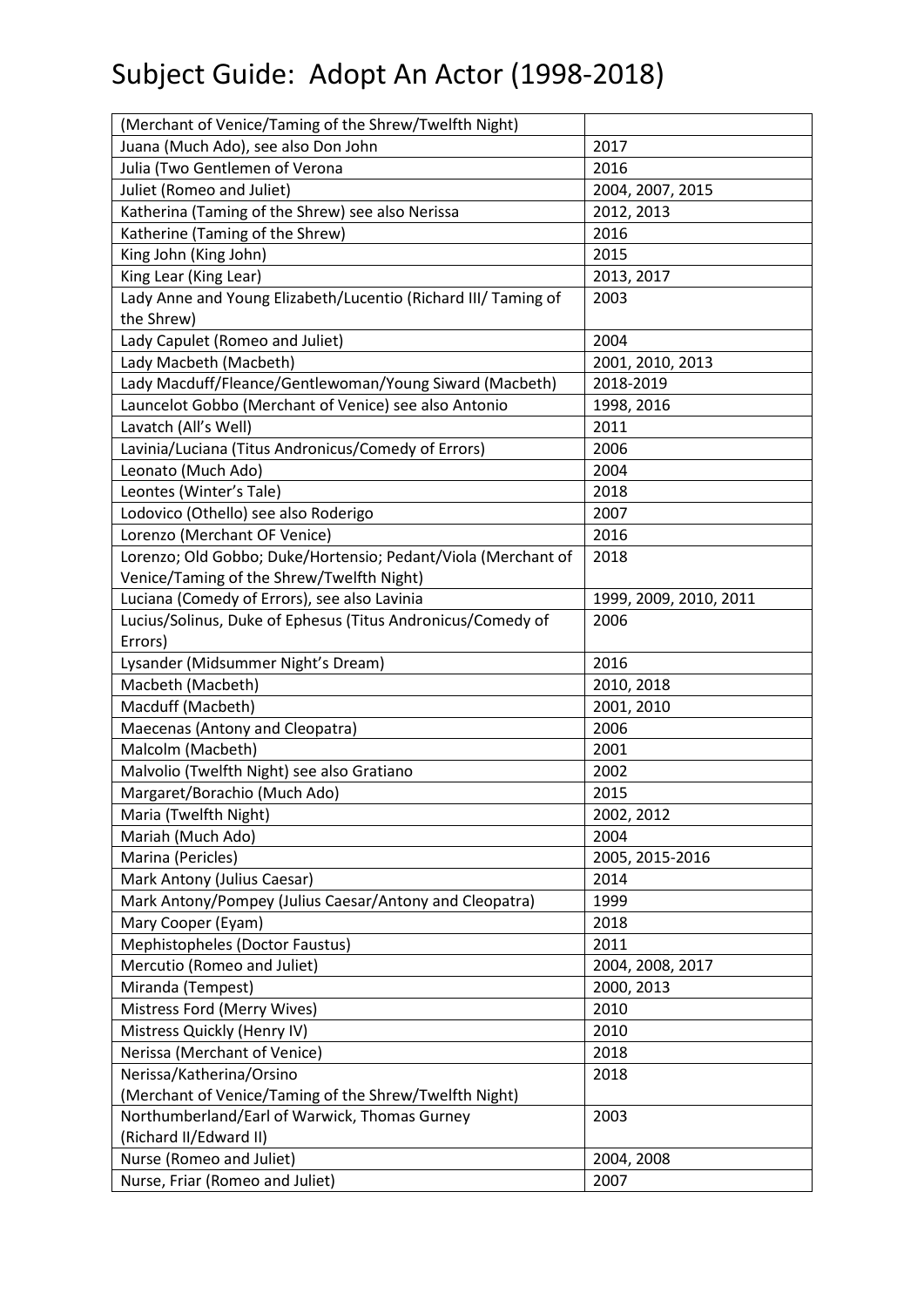| Octavius Caesar/Bernard of Clairvaux (Antony and Cleopatra/In | 2006             |
|---------------------------------------------------------------|------------------|
| Extremis)                                                     |                  |
| Olivia (Twelfth Night)                                        | 2002, 2017       |
| Ophelia (Hamlet)                                              | 2000, 2011       |
| Ophelia/Gertrude/Rosencrantz/Horatio et al. (Hamlet)          | 2014-2016        |
| Orgilus (Broken Heart)                                        | 2015             |
| Orlando (As You Like It)                                      | 2011             |
| Orsino (Twelfth Night) see also Nerissa                       | 2017             |
| Othello (Othello)                                             | 2007             |
| Palamon (Two Noble Kinsmen)                                   | 2018             |
| Pandarus (Troilus and Cressida)                               | 2009             |
| Paroles (All's Well)                                          | 2018             |
| Paulina (Winter's Tale)                                       | 2016             |
| Paulina/Ulysses (Winter's Tale/Troilus and Cressida)          | 2005             |
| Perdita (Winter's Tale)                                       | 2008             |
| Perdita/Cressida and Andromache (Winter's Tale/Troilus and    | 2005             |
| Cressida)                                                     |                  |
| Pericles (Pericles)                                           | 2015-2016        |
| Petruchio (Taming of the Shrew), see also Gratiano            | 2012, 2013       |
| Phebe (As You Like It)                                        | 1998             |
| Phebe/Jaques (As You Like It)                                 | 2011             |
| Polixenes/Pandarus (Winter's Tale/Troilus and Cressida)       | 2005             |
| Porter/Witch (Macbeth), see also Seyton                       | 2016             |
| Portia/Octavia (Julius Caesar/Antony and Cleopatra)           | 1999             |
| Portia (Merchant of Venice)                                   | 2007, 2015, 2016 |
| Portia/Gremio; Vincentio/Maria; Sebastian (Merchant of        | 2018             |
| Venice/Taming of the Shrew/Twelfth Night)                     |                  |
| Posthumus (Imogen)                                            | 2016             |
| Posthumus/Cloten/Cornelius (Cymbeline)                        | 2001             |
| Prince of Arragon, Duke of Venice (Philip Bird)               | 2007             |
| Princess (Love's Labour's Lost)                               | 2007             |
| Proteus (Two Gentlemen of Verona)                             | 2016             |
| Puck/Philostrate (Midsummer Night's Dream)                    | 2002             |
| Puck/Snug/Philostrate (Midsummer Night's Dream)               | 2009, 2010       |
| Puck/Egeus (Midsummer Night's Dream)                          | 2016             |
| Queen Elizabeth/Hortensio (Richard III/Taming of the Shrew)   | 2003             |
| Quince/First Fairy (Midsummer Night's Dream)                  | 2013             |
| Regan (King Lear)                                             | 2017             |
| <b>Reverend Stanley (Eyam)</b>                                | 2018             |
| Richard II (Richard II)                                       | 2003, 2015       |
| Roderigo/Lodovico (Othello)                                   | 2017             |
| Romeo (Romeo and Juliet)                                      | 2004, 2007, 2015 |
| Rosalind (As You Like It)                                     | 2009, 2015       |
| Rosaline (Love's Labour's Lost)                               | 2009             |
| Ross (Macbeth)                                                | 2010             |
| Sebastian (Twelfth Night)                                     | 2012             |
| Senators, Cyprus Soldiers (Othello)                           | 2007             |
| Seyton/Weird Sister/Porter (Macbeth)                          | 2001             |
| Shakespeare/Valentine/Drunk Man 2 (Emilia)                    | 2018             |
| <b>Shylock (Merchant of Venice)</b>                           | 1998, 2015       |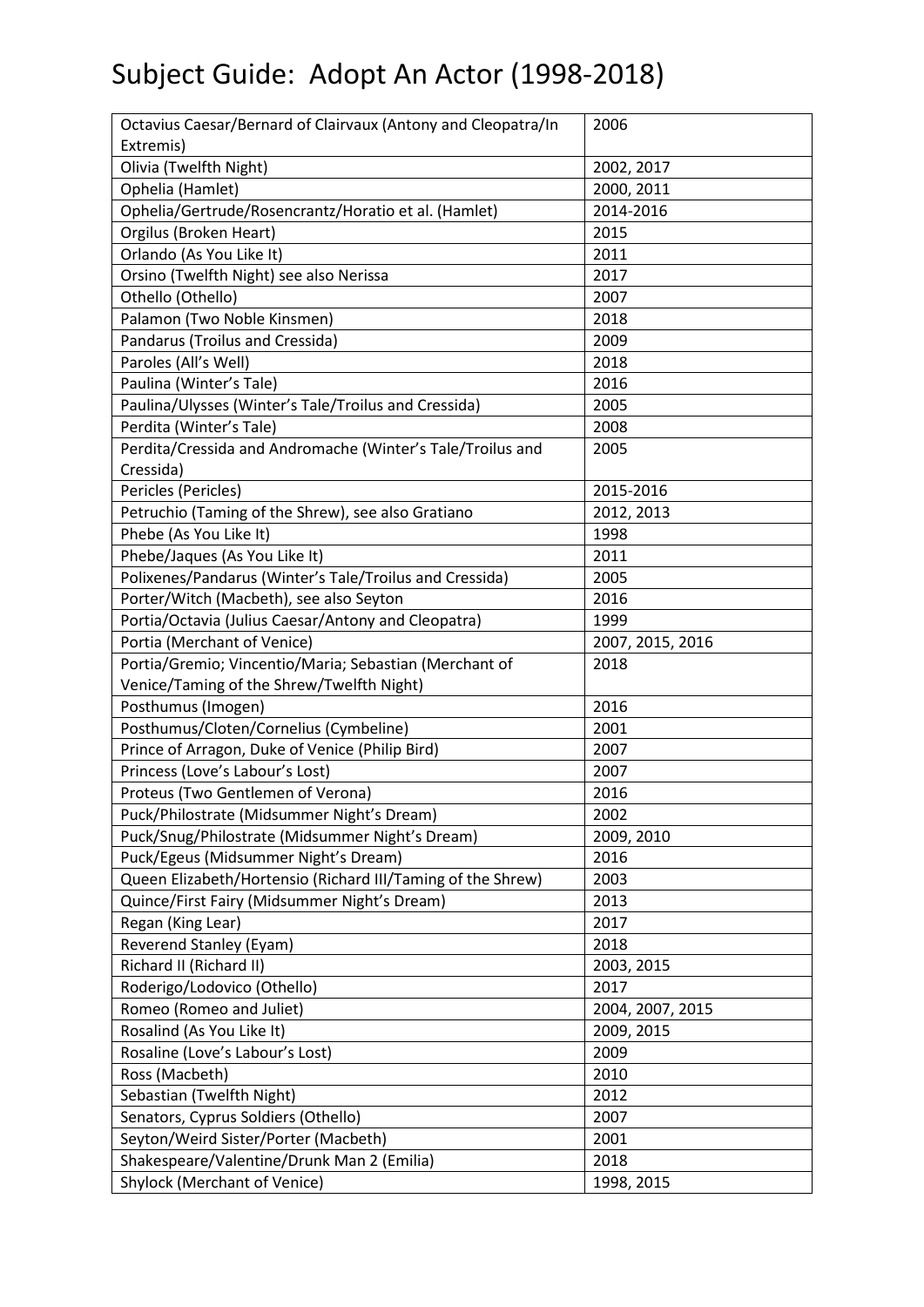| Shylock/Bianca; Grumio/Sir Andrew Aguecheek            | 2018       |
|--------------------------------------------------------|------------|
| (Merchant of Venice/Taming of the Shrew/Twelfth Night) |            |
| Sicinius Velutus (Coriolanus)                          | 2006       |
| Silvius/Charles/Le Beau (As You Like It)               | 2011       |
| Slender (Merry Wives)                                  | 2010       |
| Tamora (Titus Andronicus)                              | 2014       |
| Theoclymenes (Helen)                                   | 2008       |
| Theseus (Midsummer Night's Dream)                      | 2002       |
| Thomas Cranmer (Henry VIII)                            | 2010       |
| Timon of Athens (Timon of Athens)                      | 2008       |
| Titania (Midsummer Night's Dream)                      | 2008, 2013 |
| <b>Titus (Titus Andronicus)</b>                        | 2014       |
| Touchstone (As You Like It)                            | 1998       |
| Tranio (Taming of the Shrew) see also Antonio          | 2016       |
| Trinculo (Tempest)                                     | 2000       |
| Troilus (Troilus and Cressida)                         | 2009       |
| <b>Tullus Aufidius (Coriolanus)</b>                    | 2006       |
| Tybalt (Romeo and Juliet)                              | 2017       |
| Viola (Twelfth Night)                                  | 2002, 2017 |
| Virgilia (Coriolanus)                                  | 2006       |
| Volumnia (Coriolanus)                                  | 2006       |
| Witch (Macbeth) see also Seyton                        | 2001, 2010 |
| Young Lucius (Titus Andronicus)                        | 2006       |
| Young Pericles (Pericles)                              | 2005       |
|                                                        |            |